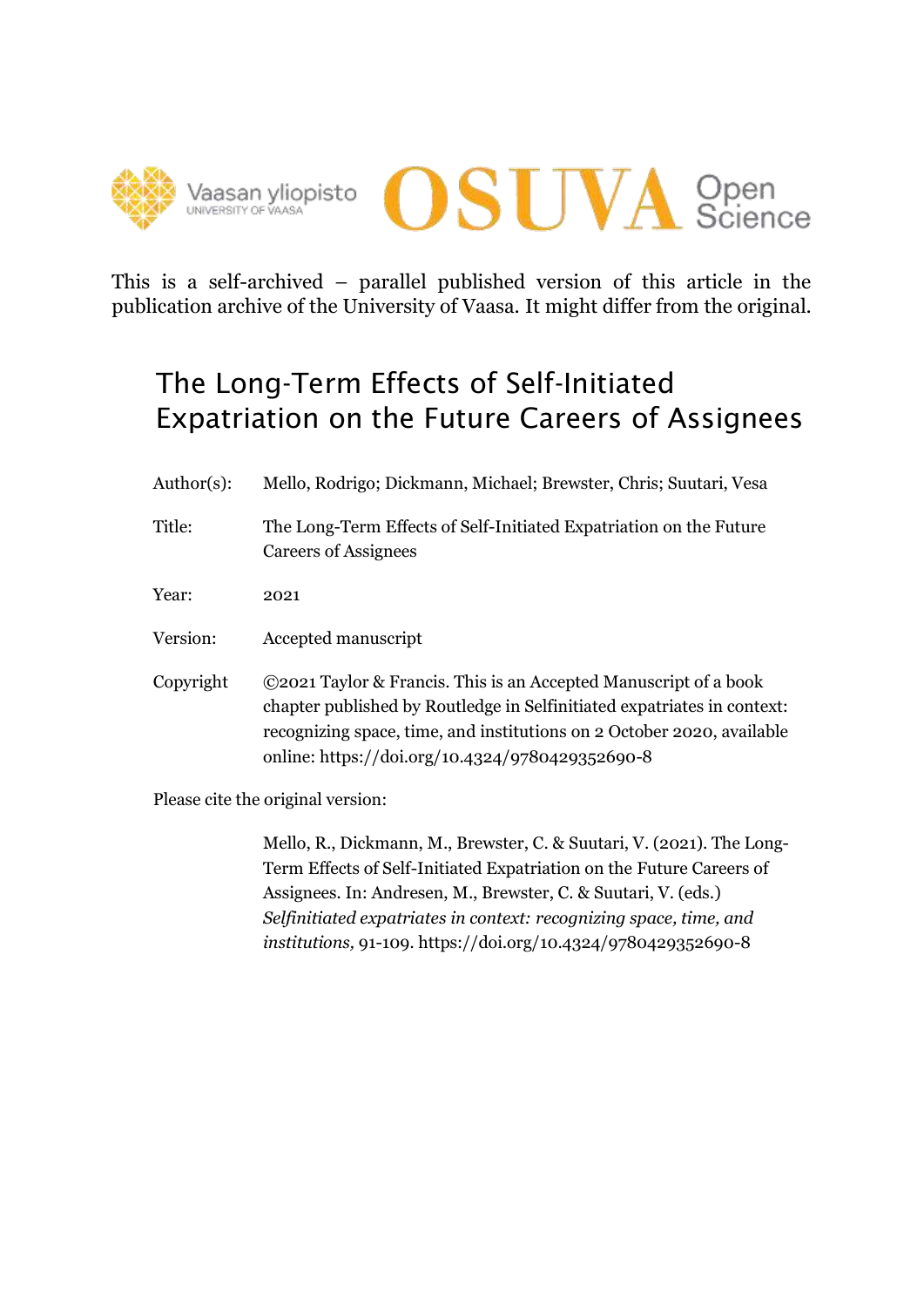# **The Long-Term Effects of Self-Initiated Expatriation on the Future Careers of Assignees**

#### **Rodrigo Mello, Michael Dickmann, Chris Brewster, Vesa Suutari**

*The project has received funding from the European Union's Horizon 2020 research and innovation programme under the Marie Skłodowska-Curie grant agreement No 765355.*

#### **Introduction**

Job-related international mobility shapes life-courses and impacts self-initiated expatriates' (SIEs') careers abroad and upon return to the home country and thereafter (Suutari et al., 2018). In this chapter we examine the evidence for the effect of expatriate experience on their careers and explore some of the factors that impact that.

While some SIEs repatriate to their home country, others relocate to another country or decide to localise and stay abroad (Suutari, Tornikoski, & Mäkelä, 2012). The nature of SIEs' jobs, the nature of their employers and the context in which SIEs' work all impact the career options available to SIEs after the assignment, both at home and internationally (Mäkelä, Suutari, Brewster, Dickmann, & Tornikoski, 2016). The added value of their international work experience will also differ according to individual factors such as the career stage in which it was gained (Schmid & Wurster, 2017). Evaluations of career success may vary depending on the timing of the evaluation, influenced by the context and type of expatriate. As an outcome, the overall objective and subjective career success of different types of SIEs may be very varied.

Scholars studying repatriation have tended to focus on how easily an expatriate is, in the short term, integrated back into their home environment (Chiang, van Esch, Birtch, & Shaffer, 2017). There is little research on the long-term effect of international experience. To assess that we may need to move away from the tendency to treat SIEs as a homogenous group, and return to the original findings of heterogeneity among SIEs (e.g. Suutari & Brewster, 2000). For instance, whether SIEs find a job in an organisation before moving to the host country, or whether they are trailing partners that look for a job after their arrival in a new country (Peltokorpi, 2008), will be relevant to assessing the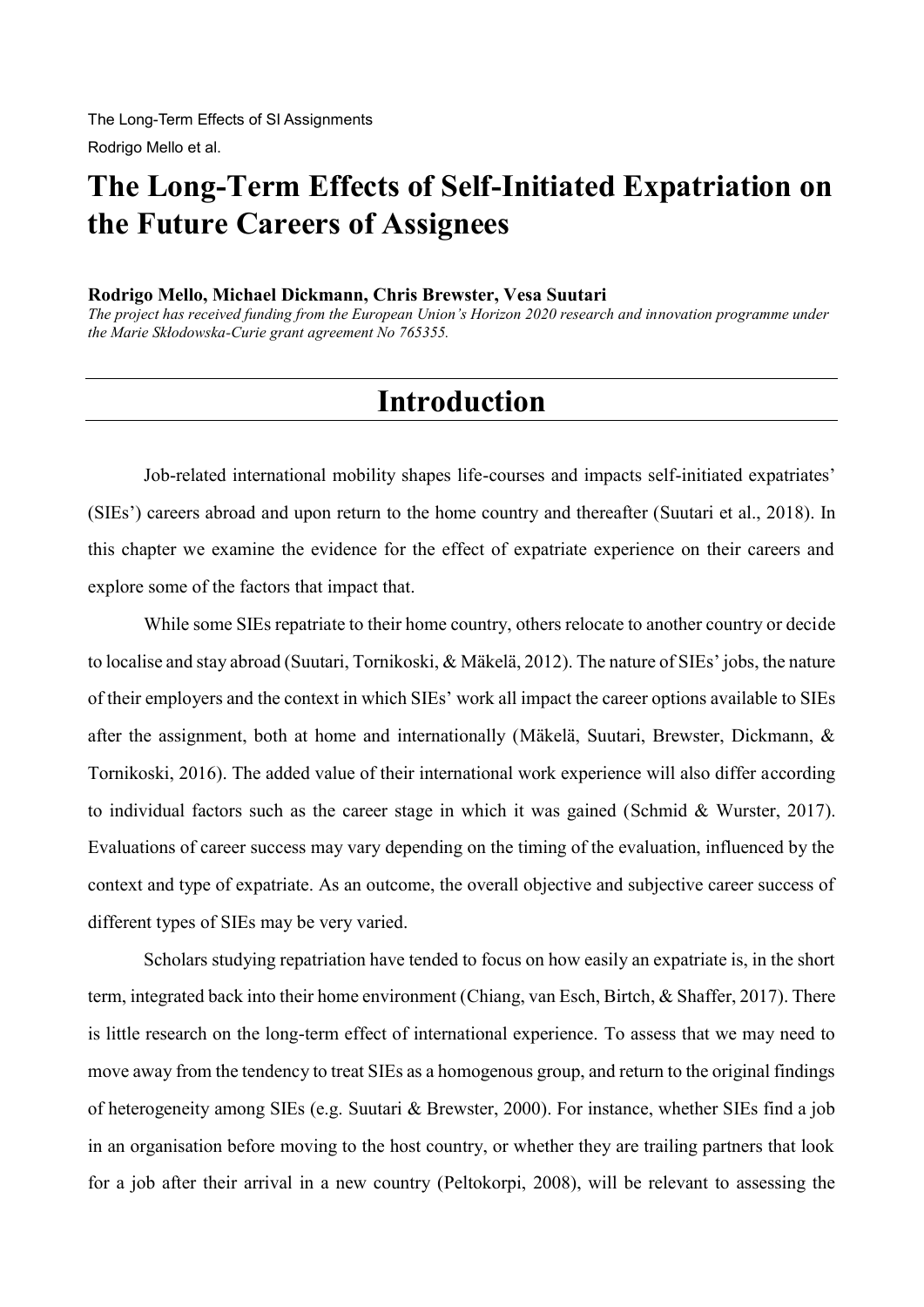influence of the international experience on their careers (Suutari et al., 2018). Similarly, it could be expected that the impact of a single assignment will vary between, say, internationally experienced senior managers and young graduates taking their first job abroad.

In the first part of this chapter, we discuss some of the similarities and differences in the motivations to work abroad, the types of career, and the outcomes for assigned expatriates (AEs) and SIEs. The aim of this section is to explain how those differences are relevant for understanding the influence of long-term international experience on careers. In the second part of the chapter, we approach the diverse accounts of the effect of assignments on careers. There are studies pointing to negative outcomes (e.g. Begley, Collings, & Scullion, 2008), some pointing to positive outcomes (e.g. Myers & Pringle, 2005), and others suggesting that there are both career benefits and career downsides of international work experience (Andresen, 2018; Makkonen, 2015). We aim to understand the reasons for such diverse findings. Finally, we explore the contextual nature of career outcomes among SIEs, discussing and analysing long-term effects of international assignments on future careers of assignees where SIEs are specifically identified: Those by Andresen and Biemann (2013), Begley et al. (2008), O'Connor (2018) and Suutari et al. (2018). We argue that such varied findings are tightly connected to the time when the data were collected and the context from which the evidence is drawn. Such diversity of contexts may thus be one of the main reasons for the contradictory evidence we have in the field of self-initiated expatriation. We connect this diversity of contexts with the diversity of the SIE population (Suutari & Brewster, 2000).

#### **Contrasting the Careers of AEs and SIEs**

Scholars define SIEs as individuals who initiate and usually finance their own expatriation to a country of their choice to pursue cultural, personal, and career development experiences (Harrison, Shaffer, & Bhaskar-Shrinivas, 2004; Jokinen, Brewster, & Suutari, 2008; Myers & Pringle, 2005) often with no definite period in mind (Tharenou & Caulfield, 2010). Whether this is good or bad for such an expatriate's future career is unclear.

Assigned expatriates' careers are linked to their employing organisation (in some way) but progress within their current employing organisation may be less important in SIEs' decision-making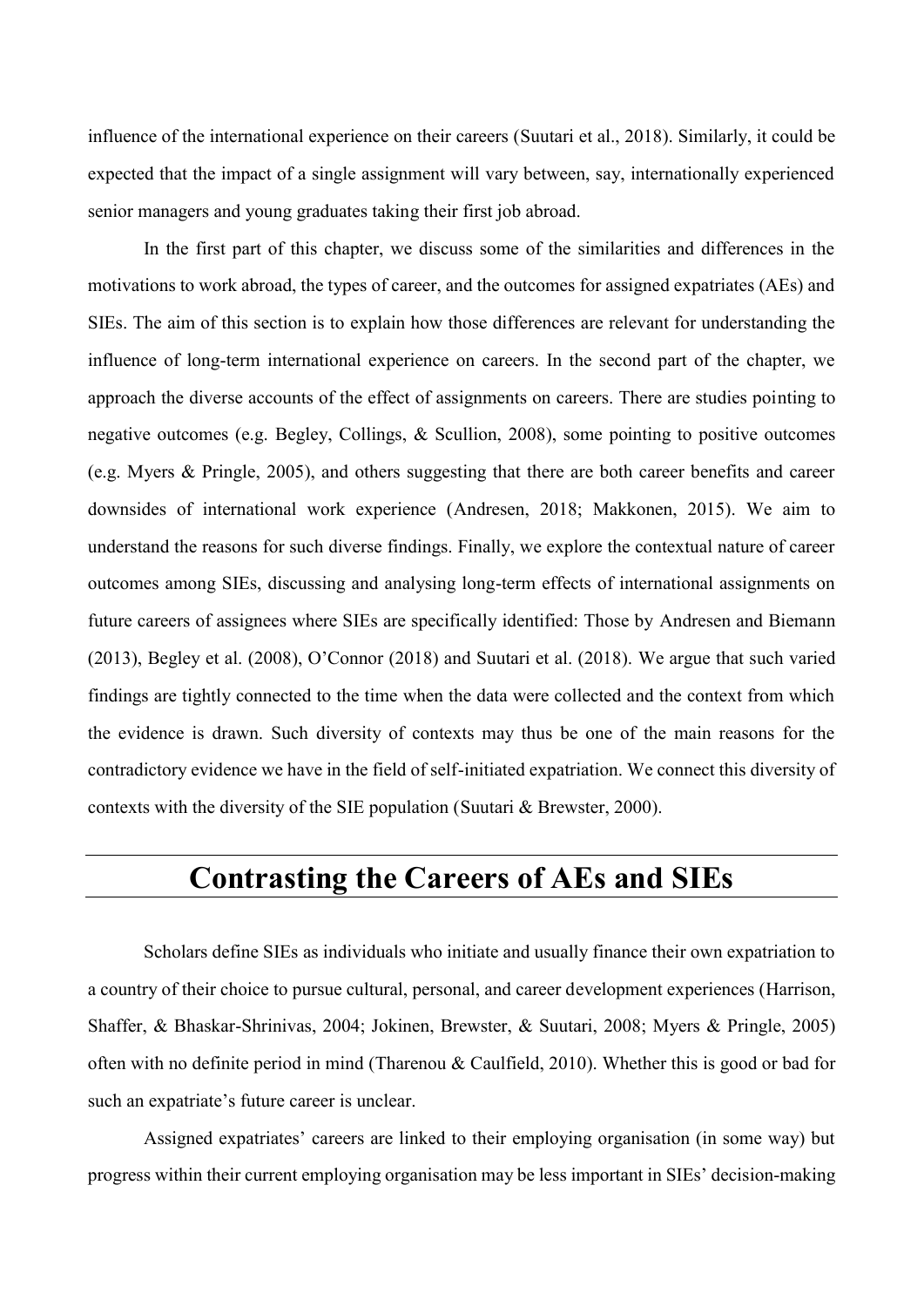(Richardson, 2006; Suutari & Brewster, 2000). SIEs tend to follow a career path with less organisational support, handling all the transfer complications themselves (Andresen & Biemann, 2013). Given the stronger career- and work-related motivation of AEs and their higher average status and position, AEs gain more organisational and business knowledge through their foreign work (Dickmann et al., 2018; Shaffer, Kraimer, Chen, & Bolino, 2012). Because of their social connections within the organisation, AEs are also more likely to build better business contacts both at the head office and at their local operating unit (Farh, Bartol, Shapiro, & Shin, 2010) whereas SIEs, tending to stay abroad longer, find their social connections in the home country quickly become weaker (Mäkelä & Suutari, 2013). For both groups, long-term careers will be dependent on time and context.

# **Understanding the Long-Term Impact of International Experience on the Career Success of Expatriates**

Empirical studies of expatriates define career success as the accomplishment of desirable, positive psychological or work-related outcomes as a result of international experiences accumulated over time (Holtbrügge & Ambrosius, 2015; Ng, Eby, Sorensen, & Feldman, 2005; Suutari et al., 2018). In the careers' literature, objective career success is defined as factors directly observable by others and measurable in a standardised way, such as salary or promotions (Arthur, Khapova, & Wilderom, 2005; Gunz & Heslin, 2005). Subjective career success is defined as the focal actor's evaluation and experience of achieving career outcomes meaningful to them personally (Ng et al., 2005; Seibert, 2006; Shockley, Ureksoy, Rodopman, Poteat, & Dullaghan, 2016), typically measured as career satisfaction (Greenhaus, Parasuraman, & Wormley, 1990; Seibert, Kraimer, Holtom, & Pierotti, 2013) or perceived career success (Heslin, 2003; Turban & Dougherty, 1994) and, more recently, as a multidimensional evaluation of career facets, such as growth and development, personal life, and authenticity (Shockley et al., 2016).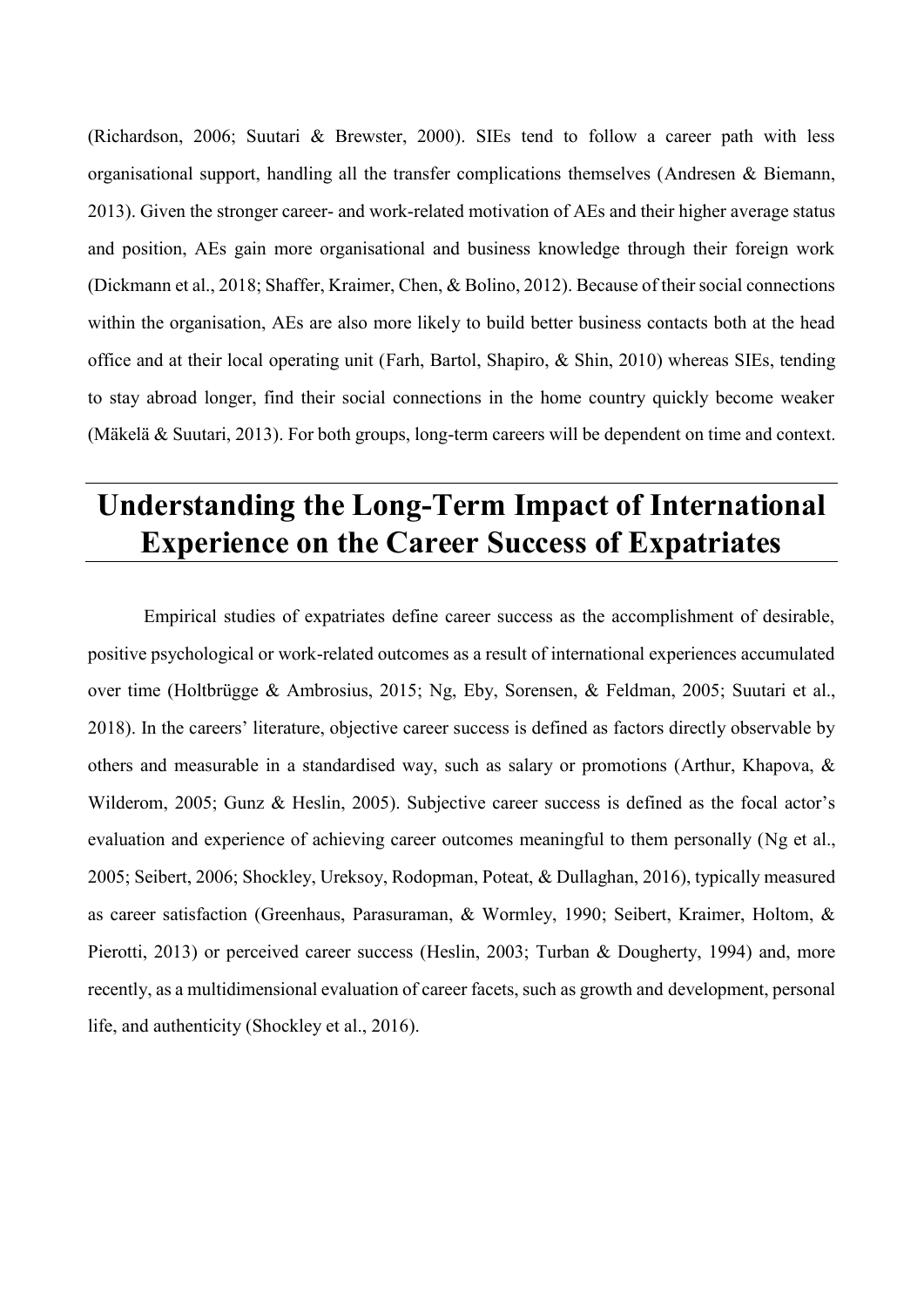#### **Time**

Time is ridiculously underexplored in expatriate studies generally (Hippler, Brewster, & Haslberger, 2015) and is obviously crucial for assessments of career success. Regardless of whether the focus of the studies is on objective or subjective career success, evaluations of career success will vary depending on the timing of the evaluation. Repatriation studies generally explore short-term outcomes, whereas long-term effects are rarely studied, despite calls for such research (Feldman & Ng, 2007; Shaffer et al., 2012). Many, particularly, although not only, SIEs stay abroad indefinitely rather than repatriate (Jokinen et al., 2008; Stahl & Cerdin, 2004; Suutari et al., 2012). Whether a study collects data 'shortly after' the international experience (repatriation studies), or a 'long period after' expatriates' international assignment influences the results.

So, the matter of 'time' is relevant. Studies collecting data shortly after an international work experience can only estimate adjustment issues and immediate outcomes arising from the repatriation itself, ignoring the cumulative effects over time (Fuller, 2008). Further, career mobility is known, on average, to be unevenly distributed over an individual's timeline (Dustmann & Pereira, 2005; Kovalenko & Mortelmans, 2014; Lam, Ng, & Feldman, 2012; Tolbert, 1982; Topel & Ward, 1992). The few studies collecting data from expatriates a long period after their first international work experience (Suutari et al., 2018) reflect the reality of the international career environment that includes repatriates, many of whom may settle down in their home environment after a period of stress, people who do not repatriate, staying longer in the new country, and those who accept a job with another employer in their original host country or in another country or countries (Suutari et al., 2018).

One other personal aspect of time concerns the career stage of the expatriate (see Chapter 7). As a career is a lifetime process (Arthur, 2008; Arthur & Rousseau, 1996; Hall, 2002), the life stage and role that individuals experience might influence their assessment of career outcomes. Being a worker is just one life role, in addition to others such as child, student, and parent. Lifespan theory directly addresses the fact that individuals play multiple roles in their lives and that these roles change over the course of time (Nagy, Froidevaux, & Hirschi, 2019).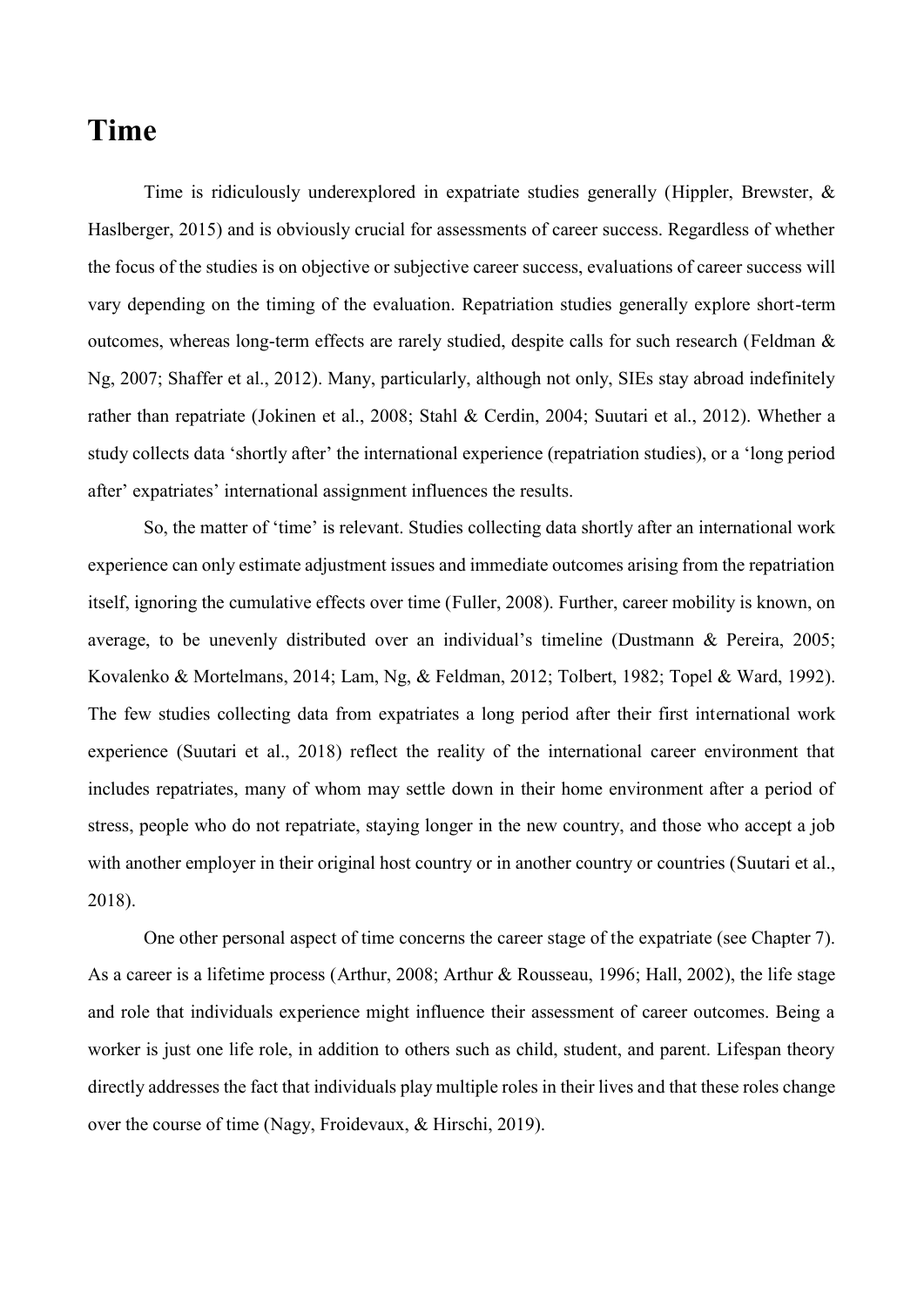#### **Context**

The issue of 'context' includes the industry and geographic location. Careers are always careers-in-context (Mayrhofer, Meyer, & Steyrer, 2007) and thus understanding context is vital for fully understanding individuals' careers. First, the assessment of career success is closely related to the kind of work the expatriate undertakes. Whether studies measure internal or external aspects of career success, context matters: The electronics sector, teaching or famine relief, finance or marketing are very different and will have different measures of success. Second, career choices take place within the context of countries and societies, under local institutions such as the legal, economic, cultural, and social norms (Brewster, Mayrhofer, & Farndale, 2018. Third, the historical period of assessment plays a substantial role, as the socio-economic context in which careers develop changes over time due to employment dynamics: Expansion of production brings new jobs, recessions lead to job losses (Kovalenko & Mortelmans, 2014).

Hence, alongside, and with, the effects of time on the long-term career success of expatriates, the evolution of industries in different geographic areas and the diversity of technological change affect employment in the different phases of economic cycles (Layard, Nickell, & Jackman, 1991), driving expatriates to face the employability dilemma and the balance of labour supply and demand within particular industry sectors or geographical areas (Makkonen, 2015). Time can also affect the national, organisational, and individual contexts. For instance, local employers in China, in what has been a rapidly developing labour market, are constantly looking for talent and are becoming attractive career options for Westerners (Makkonen, 2015). In contrast to multinational enterprises operating in China, which are typically focused on localisation (Hartmann, Feisel, & Schober, 2010), local organisations can still provide career and employment opportunities that may outweigh those available in the West (Makkonen, 2016). This applies particularly to SIEs who can "self-initiate their international relocation, with the intentions of regular employment and temporary stay" (Cerdin & Selmer, 2014, p. 1293). So, a short-term measurement range may bias understanding of mobility in any particular context or time, which supports the argument in favour of using data describing prolonged, if not complete, career periods (Kovalenko & Mortelmans, 2014).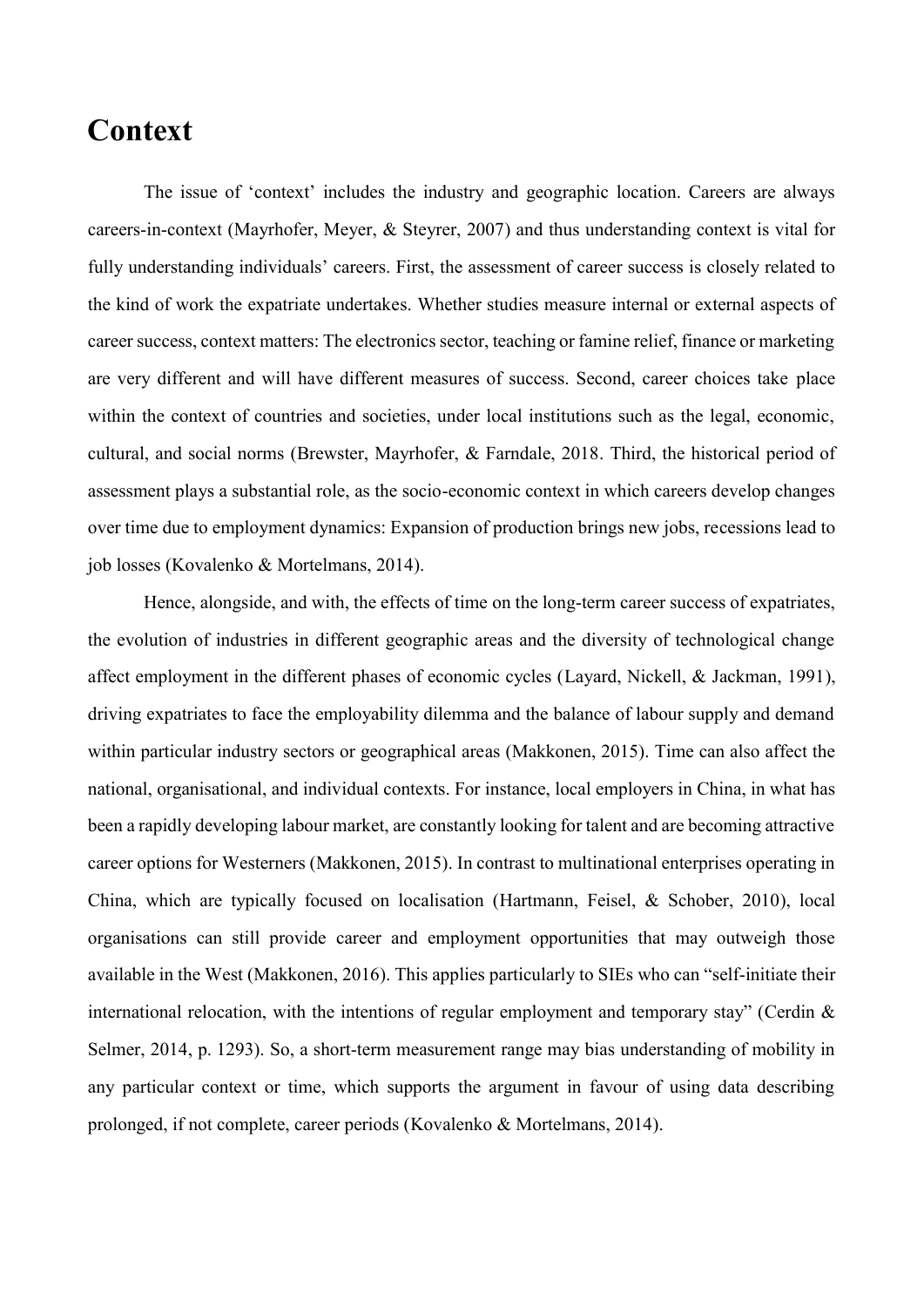## **The Long-Term Effects on SIEs' Careers**

There are a few studies that have taken a long-term view of what happens after self-initiated expatriates' international experience.

**Andresen and Biemann (2013)** conducted an online survey of 202 German managers. The authors divide their sample into different career groupings ('early career', 'international organisational career', 'international boundaryless career', and 'transnational career'), even if some of these groups have very small numbers in them. Individuals within each group showed similar sequences and frequencies of organisational and international mobility over their work life. The number of AEs in this sample is high because this study focuses on international experiences within organisations in Germany. However, out of the total number of career moves that respondents experienced, a quarter occurred as SIEs. Most SIEs' experiences occurred in the career group 'international boundaryless career'.

The two classes that are of central relevance are 'international organisational career' and 'international boundaryless career' as they contain individuals with multiple international career steps over their work lives that have a comparable length. These two classes had a global career either mainly within the same organisation ('international organisational career' typically as AEs) or by also changing employers ('international boundaryless career' mostly as SIE and some as AE).

'International organisational career' and 'international boundaryless career' differ sharply and significantly in terms of objective career success (OCS). The former group represented mostly by AEs indicated much higher OCS than the latter group represented by SIEs. As AEs typically had all their international moves within the organisation, it seems that going abroad as an SIE comes at a (financial) cost. However, although 'international boundaryless career' (SIEs) 'suffered' in terms of OCS (worse salary development), they were equally satisfied in terms of subjective career success (or even slightly higher) as 'international organisational career'. It is not all about money! This is very much in line with the multiple studies that show that SIEs are not all career-driven, but also pursue private motives and might draw their career satisfaction from other factors than money and promotions.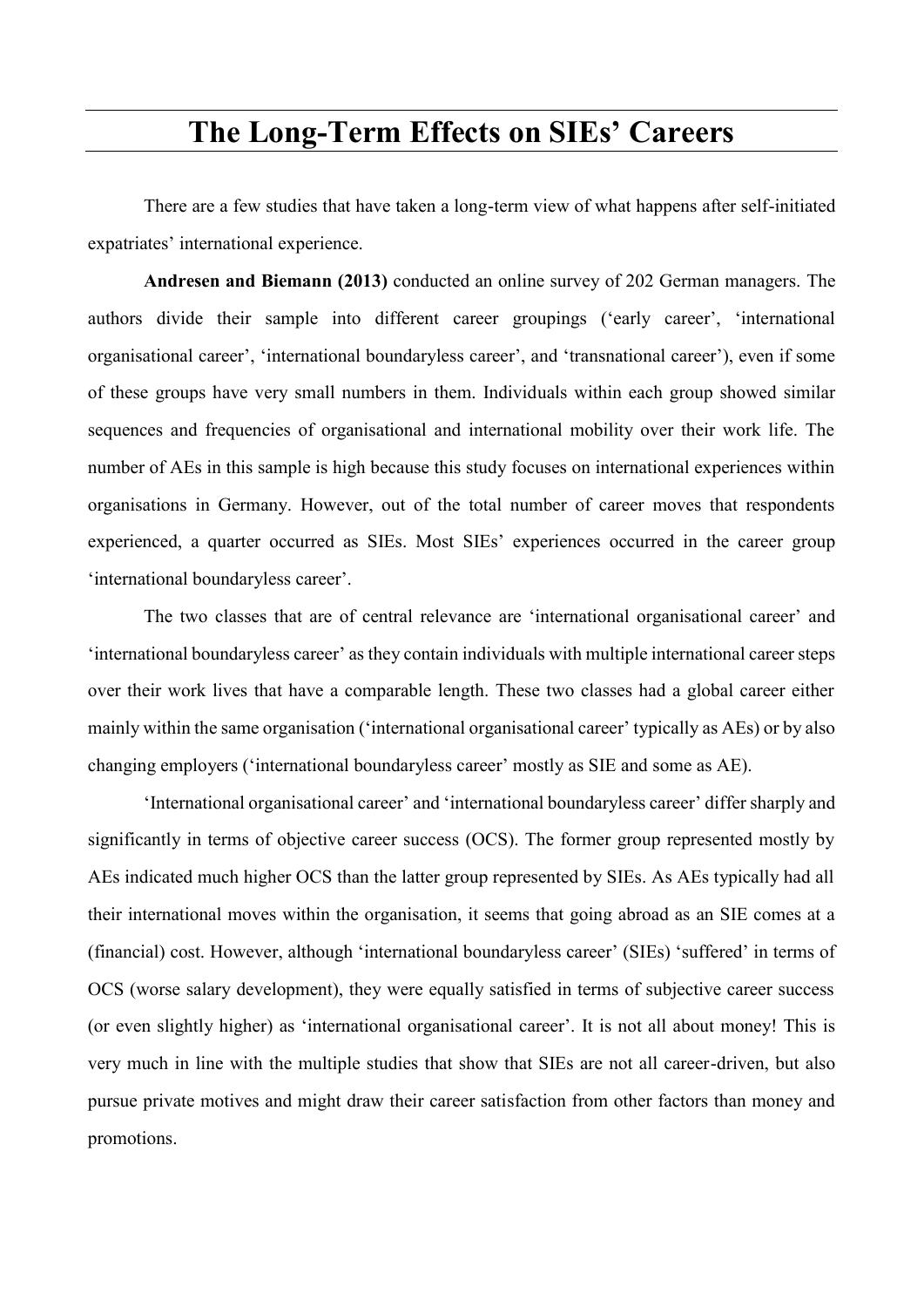**Begley et al. (2008)** studied the experiences of Irish SIEs repatriating to the Republic of Ireland. The timing and the overall context are again important. The research was done before the economic crisis in Ireland and thus the authors discuss the Irish context as one in which there was still impressive economic growth ('the Celtic Tiger'). Ireland was reported to have reversed centuries of emigration and become a country of immigration, due to a shortage of skilled labour. In such a situation, one could expect that the job market would be good for Irish repatriates with international experience.

The researchers assigned repatriates into three groups on the basis of how long they had been back home: 1–5 years (n = 10), 5–10 years (n = 6), and less than a year (n = 2). The study has some clear limitations but because there are very few studies analysing long-term career impacts and given the fact that some expatriates were interviewed up to 10 years after their assignment, we include it here.

Despite arriving at a time of labour shortage in Ireland, the experiences of repatriates were quite negative, often leading to dissatisfaction and poor labour market re-integration. The repatriates had to struggle to get employers to recognise their experience, and some of them felt that international experience was detrimental to their job search, minimising their international experience in their CVs. One was advised by a recruitment agency not to mention her extensive international job experience but to say that she had been a housewife abroad. Despite such challenges, repatriates did find jobs, often, however, at positions substantially lower than those they had abroad. Some of the repatriates struggled with the costs of moving back, combined with lengthy job search processes, and with related uncertainty, forcing quick acceptance of lower-level jobs. Where career success was better, often this was because the employer wanted to send them abroad again; not an idea attractive to repatriates who wanted to return to Ireland.

All in all, the findings of this repatriation study were mainly negative in career success terms. Despite good timing in repatriating to Ireland at a time of skill shortages, the respondents felt that their international experience was not much valued, whereas their lack of recent experience is Ireland was clearly limiting their employment opportunities. The timing made a difference: More challenges were faced immediately on return, whereas after a while the situation tended to improve. This was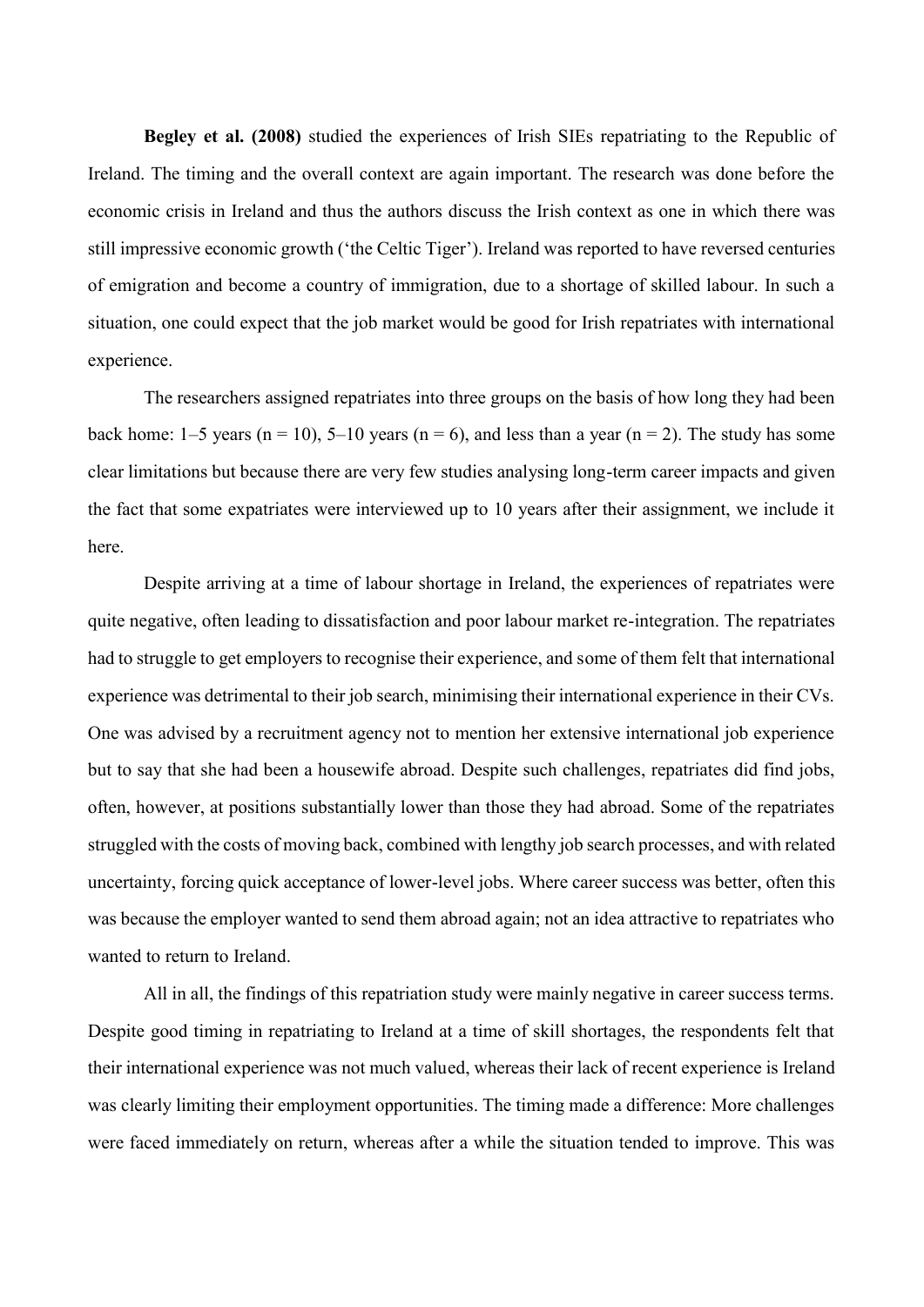connected with the need to indicate that, as previously internationally mobile employees, they were committed to staying in Ireland longer term.

**O'Connor (2018),** in the same context, studied SIEs in Ireland (he called them 'skilled migrants' but they fulfil the definition of self-initiated expatriates offered by Cerdin and Selmer (2014). This study was focused on SIEs who moved from the ex-Communist bloc countries that had recently joined the EU to Ireland. Accession to the EU allows any individual in any member state freedoms to live and to work in any other EU state without any further clearance. Ireland had a significant labour shortage at the time and as a result, by 2012, over 7% of the total Irish workforce consisted of citizens of these EU states.

Most of these SIEs had undertaken little preparation prior to moving to Ireland and, because they anticipated a short stay in the country, had not considered long-term career development. Few of the new arrivals had a job lined up when they moved to Ireland, although a minority had job interviews arranged on their behalf by their friends and relatives already in the country. As a result, their careers in Ireland typically involved two stages. Initially, they tended to accept the first job they were offered, whatever it was, as a way of funding themselves and establishing themselves in the country. After getting that start, they then tried to find better options and, indeed, most of them succeeded in finding better jobs later. A few, however, felt that they were 'stuck' in their entry-level jobs and found it difficult to move beyond them.

After a few years in Ireland, these SIEs started to realise that they were unlikely to move back to their home country anytime soon. Salaries, living and working conditions and general standards of living, and job security in the thriving Irish economy, were much better than they would be likely to experience back home. Thus, their planned 'expatriation' period abroad started to move towards consideration of a longer-term or even permanent stay abroad: These SIEs started to morph from their original SIE status towards (albeit unplanned) migrant status (McNulty & Brewster, 2019). During the research, the interviewees had been living in Ireland for 6–8 years and had changed their plan to 'stay', at least for the immediate future. As time went by, many of them started to find better jobs in Ireland, perhaps after validation of their home country qualifications by taking extra classes and examinations. In addition, some of them created new careers in new professions. There was, however,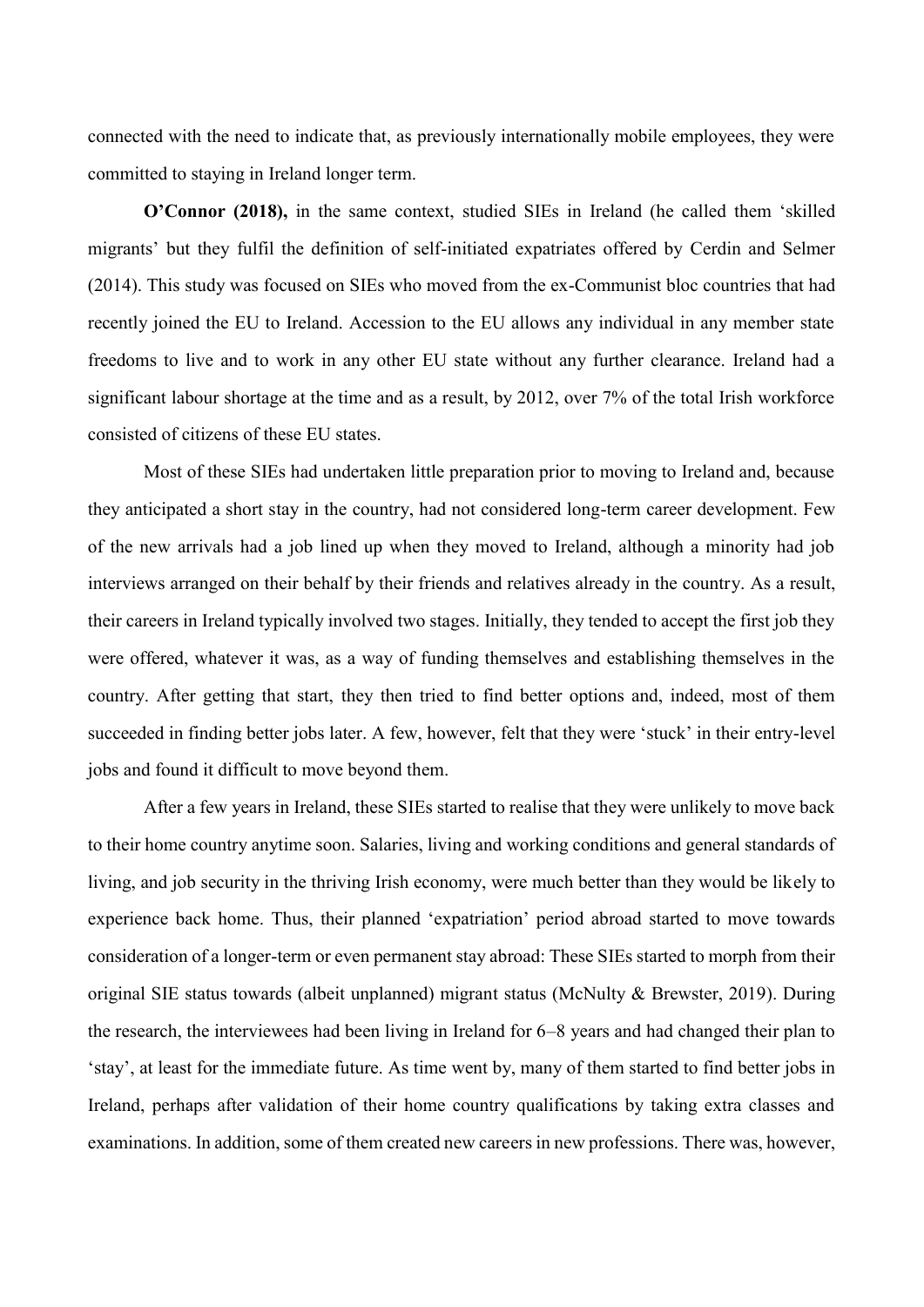also a smaller third group of people who never succeeded in getting better jobs than those they found at their entry stage to Ireland.

Considering their long-term careers, O'Connor found that the way respondents view their success had changed. While their objective career success may not always have been so great, they were, overall, happy with their life situation since they had adopted a 'working to live' career attitude. Such subjective career motivation explained the almost voluntary underemployment and the acceptance of lower career success in terms of external elements such as career advancement.

These results clearly reflect the importance of context and timing in expatriation. Without the opening of the job market that occurred as a result of the combination of their home countries joining the European Union, they would not have been in Ireland. The continuing employment opportunities and higher standard of living in Ireland during the following years, and the failure of their home countries to develop economically as fast as some had predicted, provided incentives to remain in the host country. Their adjustment to the new host country (Haslberger, Brewster, & Hippler, 2014) followed a perhaps typical pattern, emphasising again the importance of time in assessing adjustment (Hippler et al., 2015). Early in their time in Ireland things were not so good for these SIEs. They were working in jobs that underutilised their skills and qualifications and they were living in temporary accommodation. As time went on most of them found jobs that were a better match for their skills and found permanent accommodation. Alongside these developments their expectations, ambitions and career objectives changed and many of them transitioned from SIEs to immigrants.

**Suutari et al. (2018)** took an even longer-term perspective. They studied the long-term career impact of international work among Finnish expatriates involving both assigned expatriates and SIEs, using an internet survey of Finnish business graduates with a university master's degree or higher who belong to the Finnish Association of Business School Graduates. That union was able to identify and follow up individuals who were working abroad in 2004 and a follow-up questionnaire was then sent to them in 2012, i.e. eight years later.

The authors point out that career success might be perceived differently depending on when the evaluation is made. As we have seen, the best available evidence of what happens to people after their expatriation experience comes from repatriation studies (Benson & Pattie, 2008; Lazarova & Caligiuri, 2002; Suutari & Brewster, 2003). But, as noted previously, these are, almost by definition,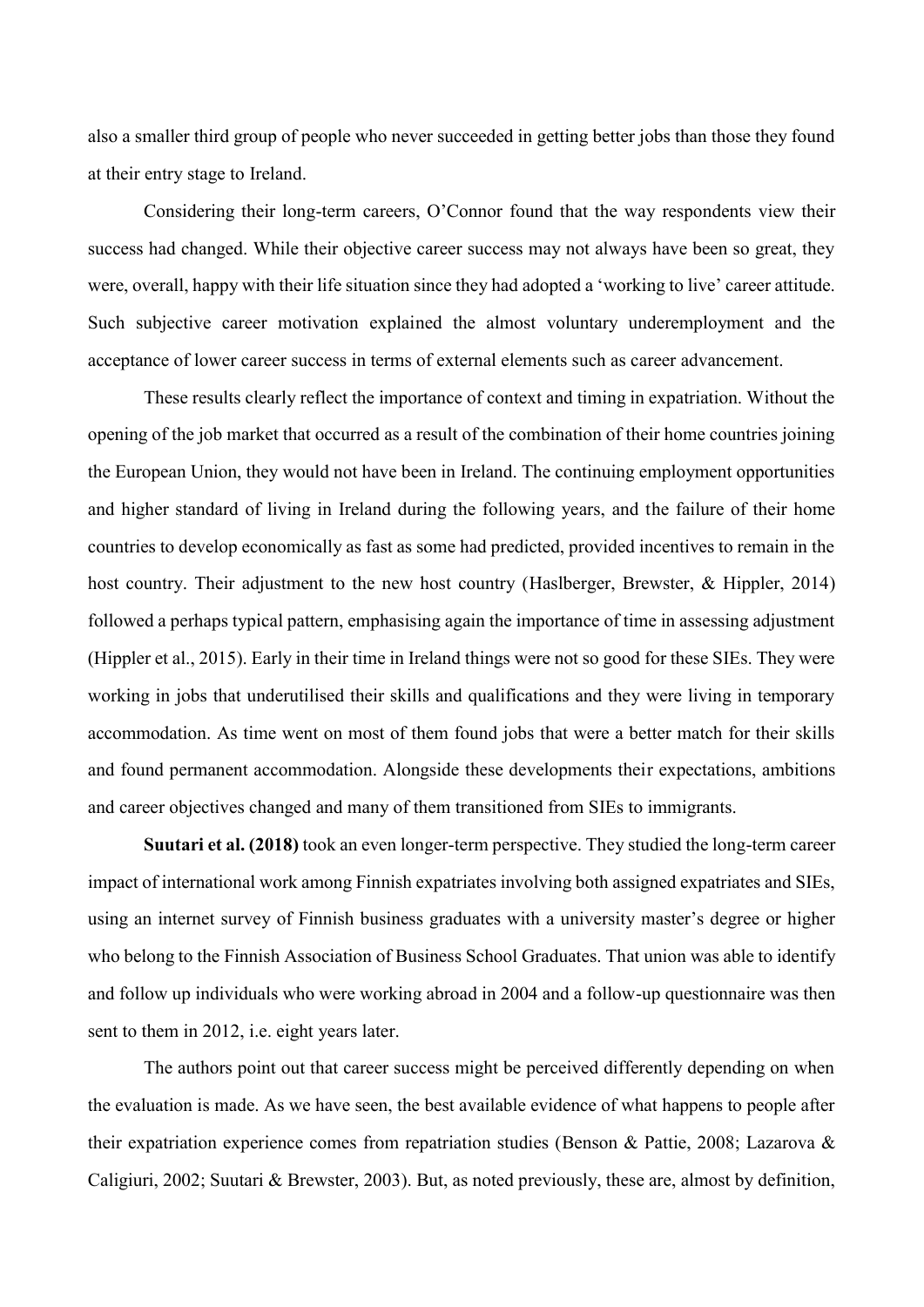largely restricted to assigned expatriates and only explore the outcomes over a relatively short time period after return. In contrast, there has been very little research that takes a long-term perspective. In the Suutari et al. (2018) study reliable, representative, data was collected several years after the expatriate experience. Our understanding is enhanced by such evidence: from such a more typical expatriate population (Kraimer, Shaffer, & Bolino, 2009), including those who have stayed abroad rather than repatriating (Suutari et al., 2012), those who work in other types of organisations than multinational corporations (e.g. in the European Commission and in other public/third sector organisations, or in small and medium-sized enterprises), and in particular, those who are selfinitiated expatriates (Al Ariss & Crowley-Henry, 2013).

The results of the Suutari et al. (2018) study indicate that when we have better matched samples of AEs and SIEs (they had similar levels and types of education), the career success of both groups of assignees is very similar in the long term. The two different categories of assignees had equal numbers of promotions after the assignment. The only identified difference was that AEs changed their job due to job offers more often (75%) than SIEs (50%). Furthermore, the analysis indicates that from these offers, 72% of AE job offers were internal compared to 47% for SIEs. From another angle, SIEs tend to more actively look for and change jobs on their own initiative - as they had done when leaving to go abroad. Concomitantly, a larger proportion of AEs, compared to SIEs, in this sample, had repatriated back to Finland.

With regard to subjective career success, the findings indicate that the type of assignment (AEs/SIEs) made little difference to the expatriates' experiences of the impact of international work on subjective career success. No difference was found in the perceived external or internal marketability of respondents—neither in home job markets nor internationally (cf. Mäkelä et al., 2016). There was a similar result with regard to career satisfaction: Both types of assignees were as satisfied with their careers.

Without a control group of those without international experience, it cannot be concluded whether the objective career success would have been better, equal, or worse without such experience. However, in a further analysis of the experiences of these SIEs, Brewster, Mäkelä, and Suutari (2018) report that SIEs had positive views on this: 70% agreed with the statement that work experience abroad had helped them to get another good job and 83% agreed that such experience had overall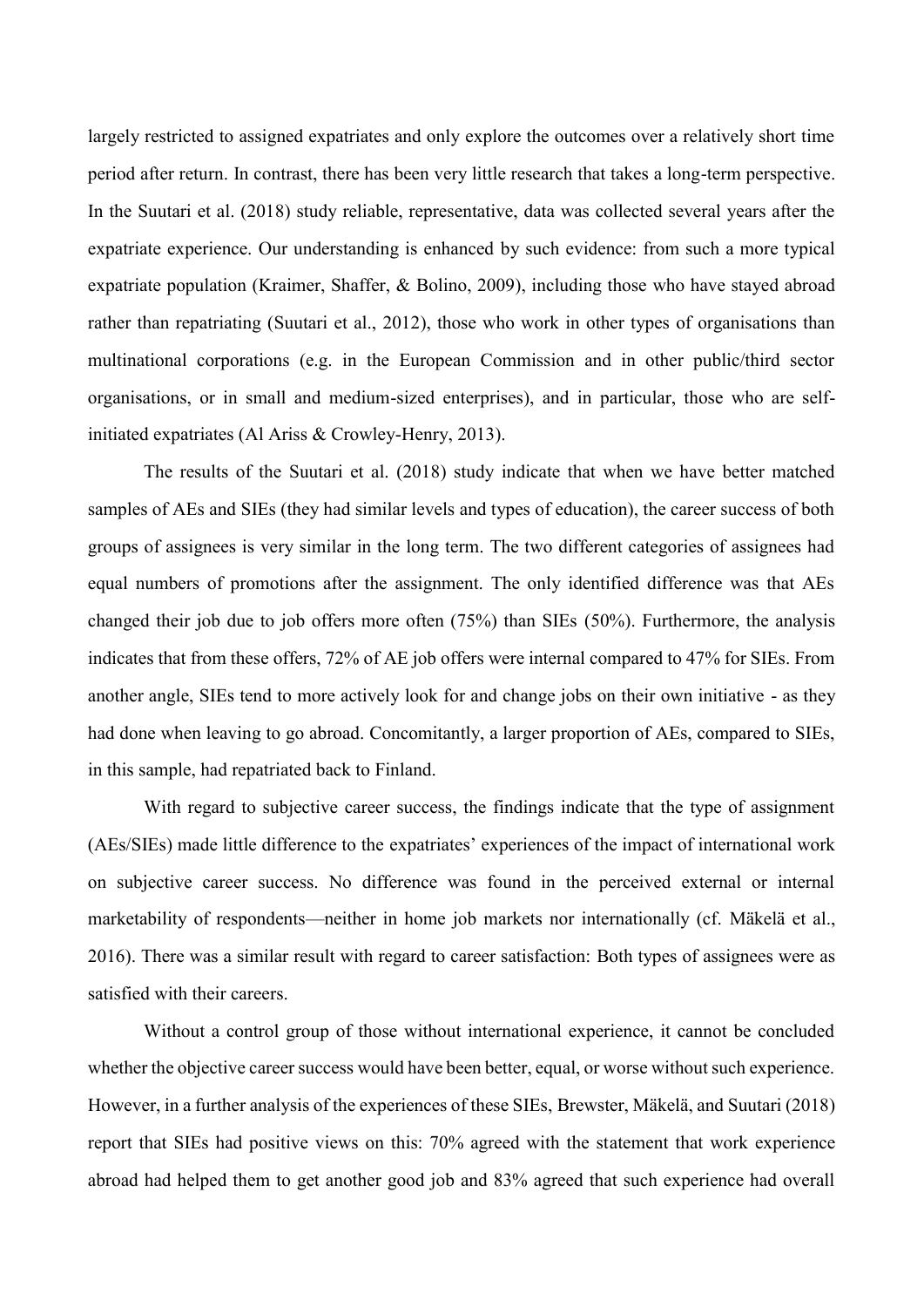impacted positively on their career success and career progress. An even larger proportion (91%) felt that international work had developed important skills that have been useful in their later career. These positive observations were also reflected in overall career satisfaction, which was high: 52% were very satisfied with their overall career success whereas 31% were satisfied.

The fact that this evidence was collected from Finnish expatriates (context) might have made a difference: As a small economy, Finland is very dependent on international trade. One outcome is that international experience may be more valued than it is in countries with larger home markets in proportion to their international trade. The evidence comes from a country with a relatively highly educated, multilingual workforce (OECD, 2019) with an international orientation. There is at least a possibility therefore that Finns are more likely to be SIEs than some other nationalities and, perhaps, more successful as expatriates. The sample of expatriates represented university-level-educated business professionals who on average have good starting points for making successful careers. Whether the findings would be different in other educational fields or among those with lower levels of education would require further research.

#### **Discussion and Conclusions**

This chapter set out to explore the long-term career effects of self-initiated expatriates. While the majority of global mobility research has concentrated on assigned expatriates, our chapter has made it clear that even where there is work that concentrates on SIEs there are large gaps. Over the long term, SIEs, like AEs, believe their international marketability has increased and is higher than their home country marketability, particularly so for SIEs (Suutari et al., 2018). There seems to be a beginning of evidence that expatriation, whether or not as an SIE, is good for your career.

However, the long-term careers and expatriation research is relatively underdeveloped. From this 'thin' evidence base we are developing an overview of the complex context that SIEs - whether they have repatriated or still work abroad - are embedded in and which has a strong impact on their long-term career success. This is, inevitably, a framework that needs to take account of both structure and agency in careers (Gunz & Peiperl, 2007). We suggest some future steps next.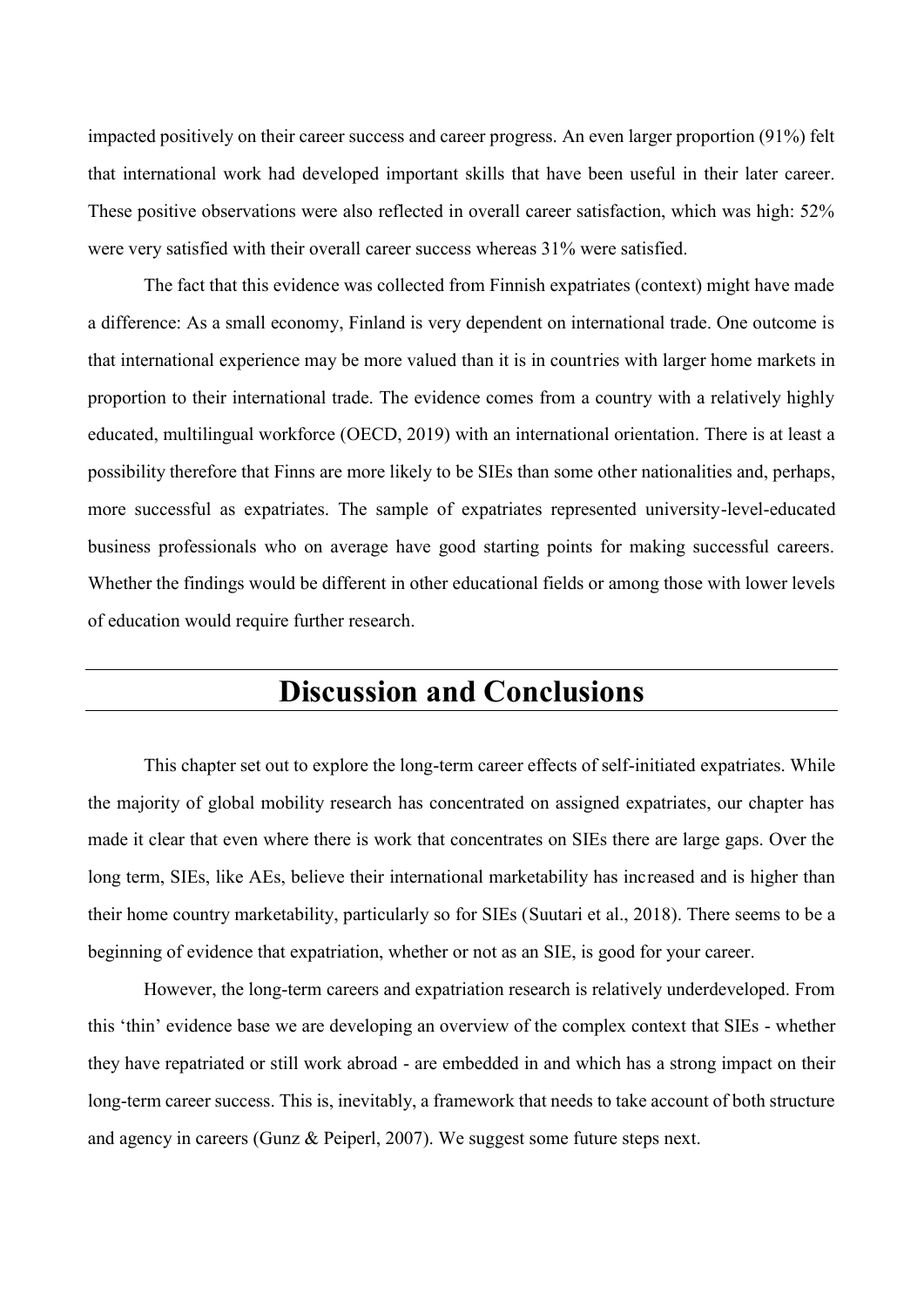## **Research on Expatriate Career Success Needs to Explore Temporal Elements**

Previously, we have argued that time matters in research analysing career effects after international experience. Most existing research has concentrated on what happens at the point of return home or shortly afterwards. This has led to studies exploring the host context in terms of data such as employment patterns or more meso-level elements such as the relative attractiveness of repatriates to employers (Andresen, 2018 for SIEs; Lazarova & Cerdin, 2007 for AEs). In addition, the readjustment of SIEs and AEs has also been a focus of interest (Guo, Porschitz, & Alves, 2013; McDonnell & Scullion, 2013). However, things may change over time - for instance in terms of intellectual, emotional, and behavioural (re-)adjustment (Hippler et al., 2015). In addition, we have seen that the marketability of repatriates may be affected by their first job in the country of return (Begley et al., 2008) or the ways that repatriates may acquire and combine international and locally acquired knowledge, skills, or networks in order to further their subjective and objective careers. Given the severe paucity of long-term repatriation research (especially for SIEs but also for AEs) that has been outlined previously, it is clearly important to incorporate (long-term) temporal elements into global mobility research (Suutari et al., 2018).

#### **Research on Expatriate Career Success Needs to Integrate the Micro Perspectives of Individual Context**

A large part of the SIE literature has concentrated on SIEs themselves (and their families) but there has been little attention to time. There is evidence that international work experience is more impactful at earlier rather than at later career stages (Hamori & Koyuncu, 2011; Schmid & Wurster, 2017). The length of the work-related stay abroad may also have an impact because the longer one stays abroad, the more difficult the integration back to home country job markets will be (Hamori & Koyuncu, 2011; Schmid & Wurster, 2017): and SIEs stay longer abroad (Andresen & Biemann, 2013; Shaffer et al., 2012). In line with this, having multiple international assignments may restrict access to top jobs due to long-term absence from the home country and/or the HQs of MNCs and the loss or weakening of critical networks (Schmid & Wurster, 2017).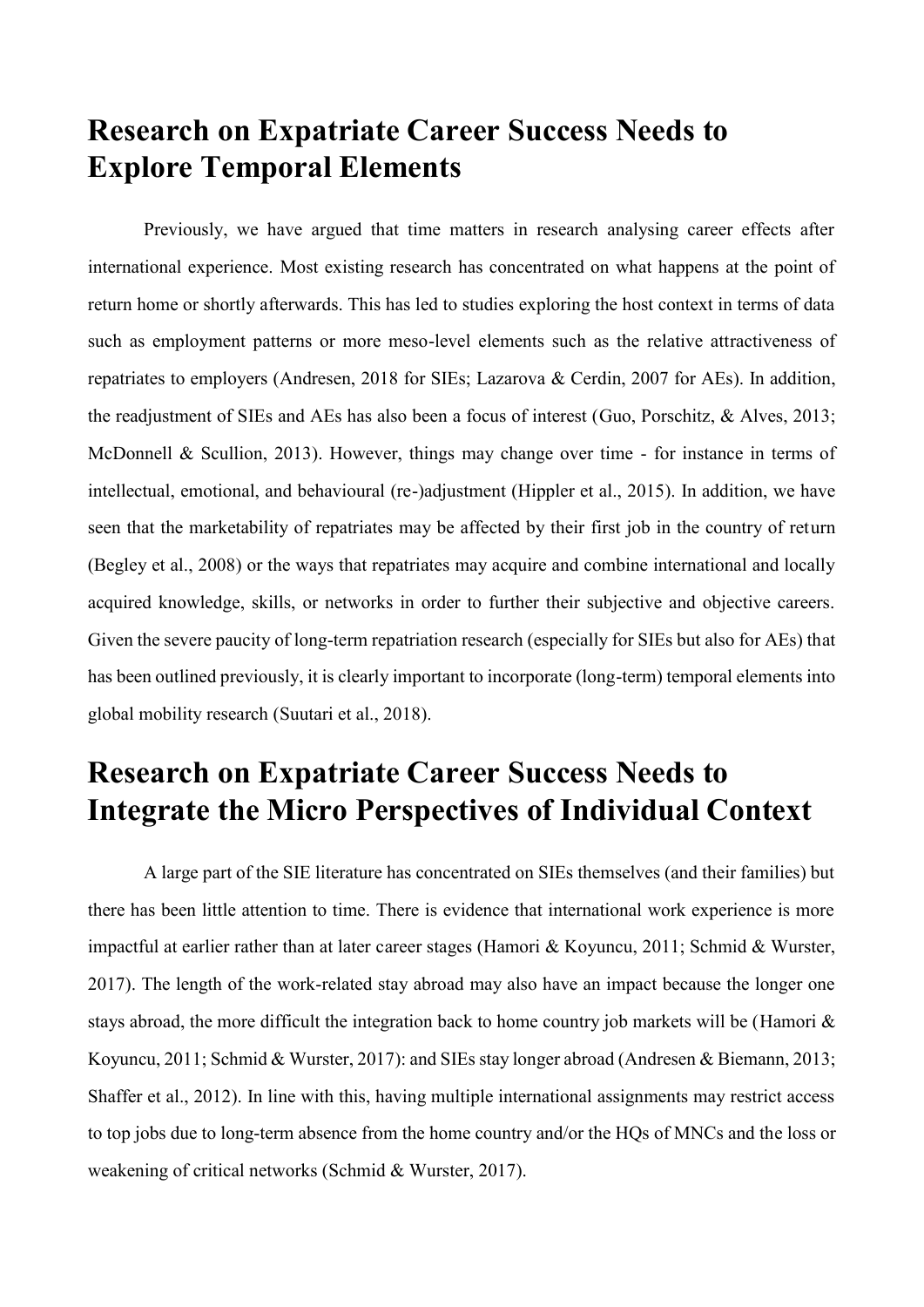Family is important (Al Ariss & Özbilgin, 2010; Haslberger & Brewster, 2008; Tharenou & Caulfield, 2010) and it appears that it would be useful to explore factors such as work-life balance, emotional or health spill-over effects in more detail (Mäkelä & Suutari, 2013; Mäkelä & Suutari, 2015).

In addition, factoring in the educational level of SIEs and their career capital has an impact on their work experiences and career journeys (Dickmann et al., 2018; Inkson & Arthur, 2001). The long-term career impact of self-initiated expatriation is influenced by the SIEs' educational level (O'Connor, 2018) and the jobs they undertake abroad and upon return (Begley et al., 2008). Their subjective assessment of career success is also likely to depend on their original motivations to work abroad (Doherty, Dickmann, & Mills, 2011; Hippler, 2009).

## **Research on Expatriate Career Success Needs to Investigate the Meso Level of Organisational Context**

While the expatriation literature has mostly concentrated on the micro level, as described previously, the organisational context into which self-initiated repatriates are embedded is crucial to grasping their career experiences (Andresen & Walther, 2013). Begley et al. (2008) have indicated that the assessment of foreign experiences by local employers will be important. In addition, the international strategies, structures, policies, and practices of firms (Farndale & Paauwe, 2007; Scullion & Collings, 2011) will influence how attractive self-initiated repatriates are to these organisations. Crucially, this will also shape career opportunities for those with international experience in these firms. The international business literature has for decades explored the myriad of elements - including resource distributions, operating models, senior management mindsets, local embeddedness of foreign units, international sales and growth patterns etc. - that shape how 'transnational' an organisation is (Bartlett & Ghoshal, 2002). The more transnational, the higher the chance that foreign experience and insights are valued and, hence, the possibilities for increased subjective career success of international workers, including self-initiated repatriates. Overall, exploring the organisational context that SIEs are facing after return is essential to understanding long-term career patterns.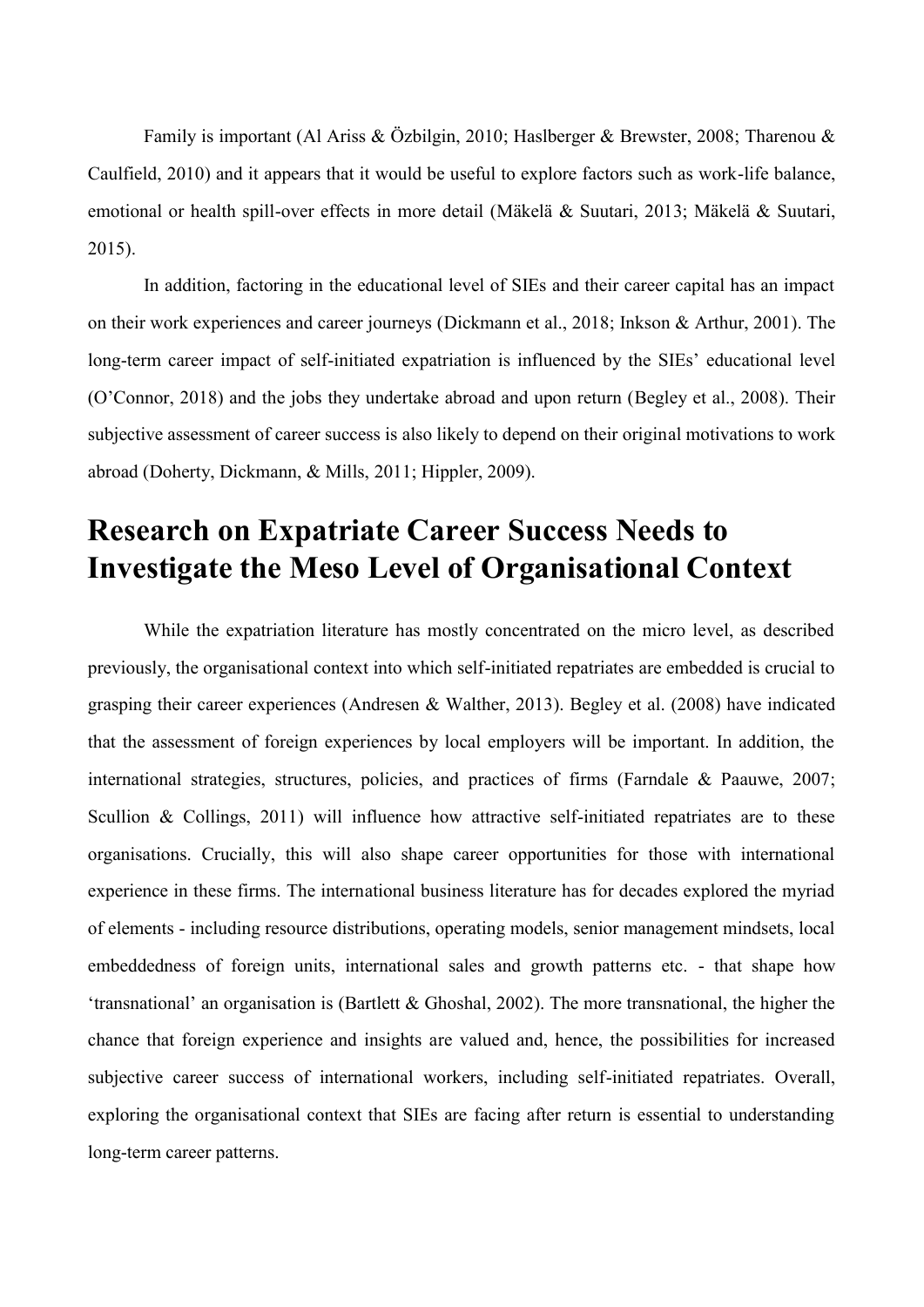# **Research on SIE (and AE) Career Success Needs to Understand the Impact of the Macro Perspective of Country Context**

Two recent books on macro talent management in emerging, emergent, and developing markets (Vaiman, Sparrow, Schuler, & Collings, 2019a, 2019b) have made the case for looking at country context in relation to global mobility. Taking an institutional approach, the diverse political, economic, socio-cultural, technical and legal aspects that impact working in specific countries matter. For instance, Brexit is seen to have potentially strong political and legal implications for EU citizens in the United Kingdom (Hantrais, 2018) which, in turn, may affect the attractiveness of the UK as a destination country (Montesi, Pagliacci, Slupinska, Boldureanu, & Boldureanu, 2018). The economic situation—especially unemployment rates and industry trends—is also seen as influencing location choice for expatriates. Technical or innovation leadership in certain industries (e.g. finance, telecommunications) as well as socio-cultural factors have been found to make certain countries and even specific locations within these countries particularly attractive for some expatriates (Dickmann & Mills, 2009). In turn, a hostile environment can diminish the attractiveness of host locations and lead to a range of negative outcomes, including stress or withdrawal cognitions (Bader & Berg, 2013; Bader, Reade, & Froese, 2019). Gannon and Paraskevas (2017) and Harvey, Dabic, Kiessling, Maley, and Moeller (2017) incorporate the macro perspective of hostile environments with the meso-level perspective of how organisations could manage these situations.

Overall, we advance the argument that global mobility research, in general, and the assessment of (long-term) career success of self-initiated (and assigned) expatriates, in particular, would benefit from a more holistic approach. Figure 6.1 depicts the individual-, organisational-, and country-level contexts that will impact so many expatriation attitudes, behaviours, emotions, and outcomes. Clearly, these levels are interrelated as effects on one will often have an impact on another level. For instance, expatriates who strengthen their marketability and career capital have more chances to move outside their current organisation to another employer (Lazarova & Cerdin, 2007). Incorporating temporal perspectives (including those of career stages) will add to the validity and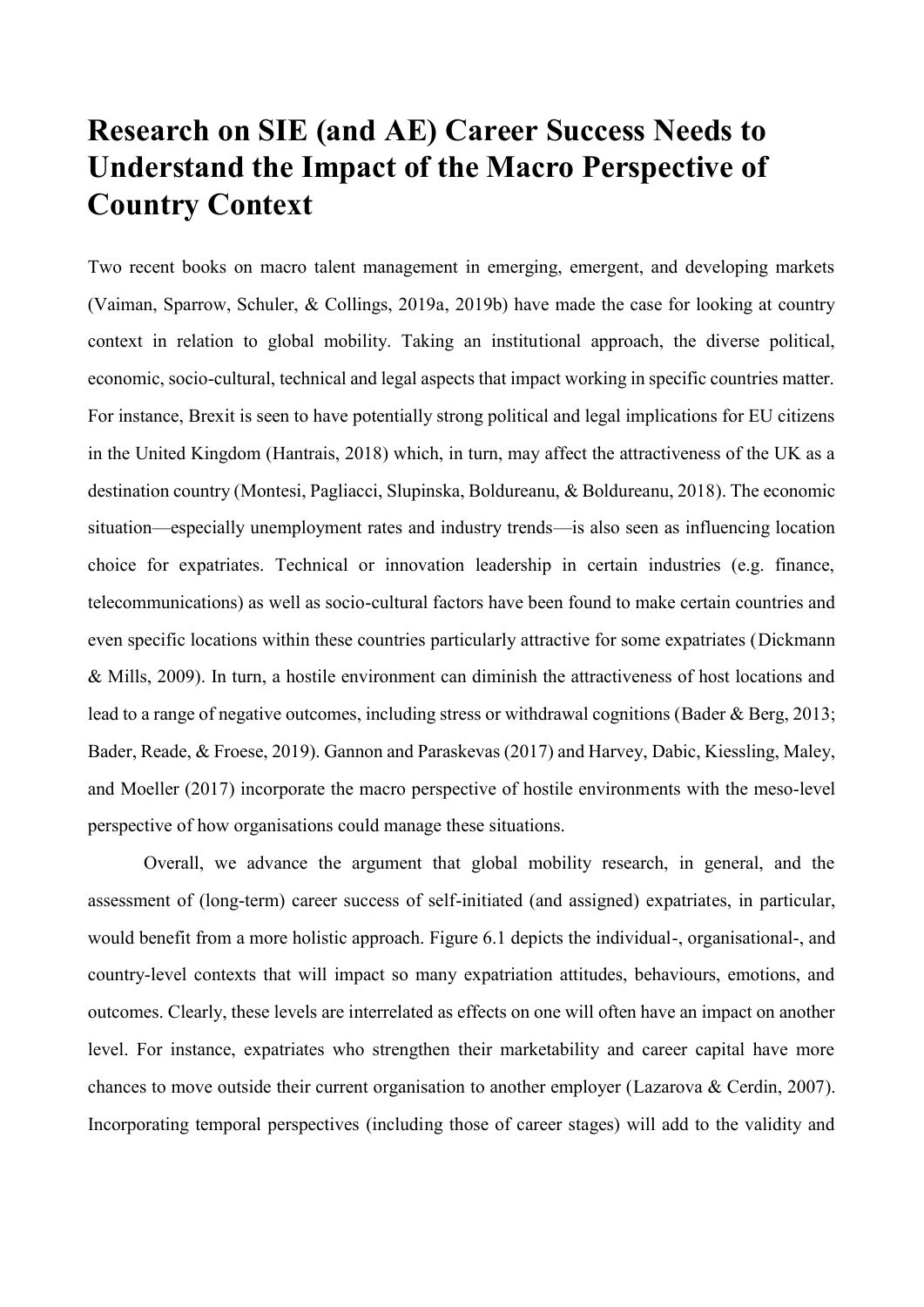quality of research that seeks to understand expatriation in more depth, be it career effects or other phenomena.



*Figure 6.1 An overview of SIE context and temporal elements impacting on career*

# **Upping the Game: Comparative Career (Success) Research Across Countries and Regions (Contrasting Domestic, AE and SIE Groups)**

Our insights into the long-term career effects of international experience for SIEs are at a very early stage. Research has been conducted in very few countries; and we call for more research into exploring diverse contexts and how these shape the career journeys and outcomes of SIEs. After all, our broad framework does indicate that these journeys would be different not just because individuals differ in their agency and personal attributes but also because their context is radically different. Exploring long-term career patterns of globally mobile workers could lead to an extension of the expatriation literature by adding a stronger comparative element. Akin to how CRANET has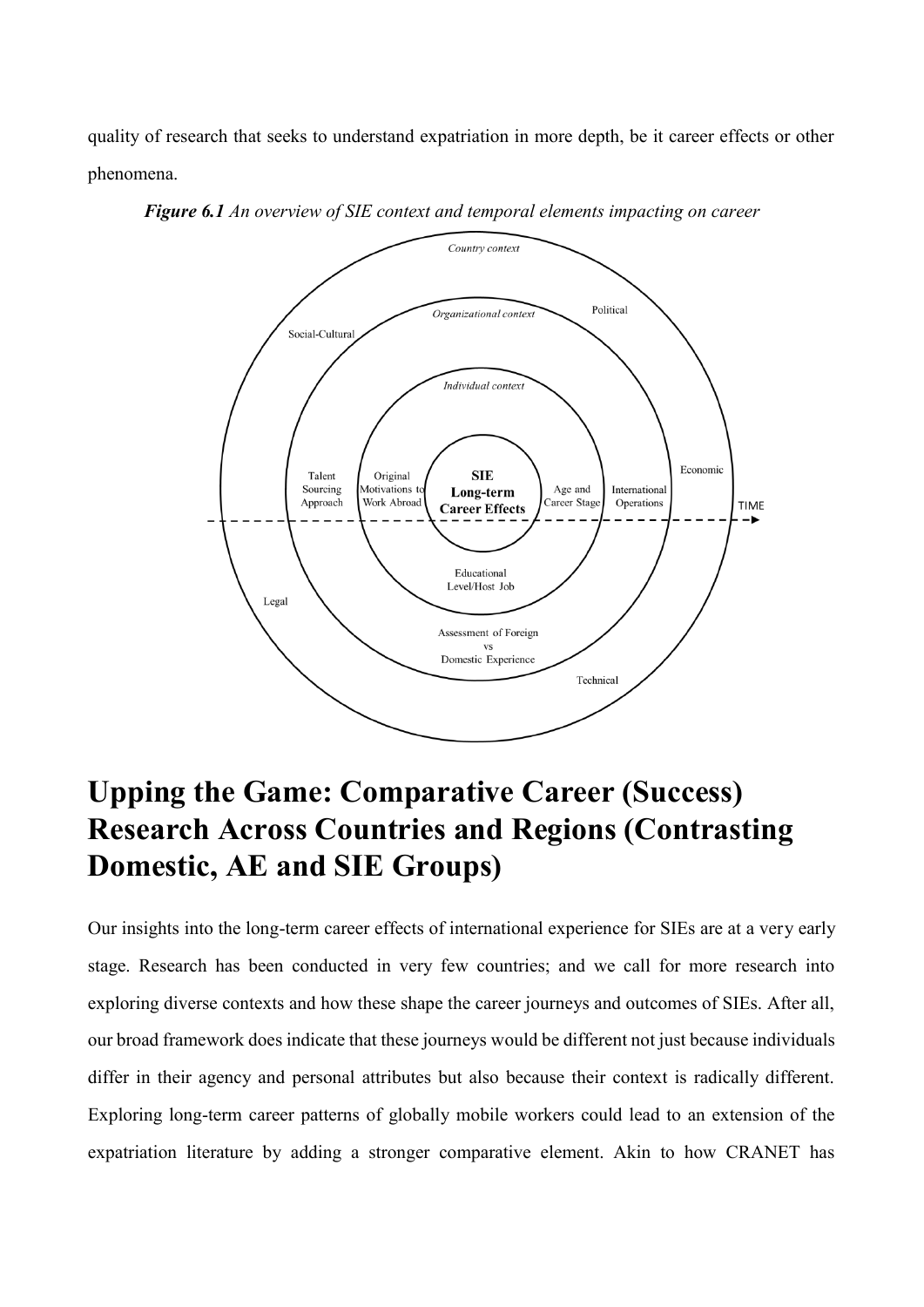strengthened our insights into comparative HRM (Brewster et al., 2018) and the 5C Network is establishing comparative career insights (Mayrhofer et al., 2016), this might lead to a more holistic and context-sensitive assessment of expatriation and careers.

## **References**

- Al Ariss, A., & Crowley-Henry, M. (2013). Self-initiated expatriation and migration in the management literature: Present theorizations and future research directions. *Career Development International*, *18*(1), 78–96. https://doi.org/10.1108/13620431311305962
- Al Ariss, A., & Özbilgin, M. (2010). Understanding self‐initiated expatriates: Career experiences of Lebanese self‐initiated expatriates in France. *Thunderbird International Business Review*, *52*(4), 275–285. https://doi.org/10.1002/tie
- Andresen, M. (2018). When at home, do as they do at home? Valuation of self-initiated repatriates' competences in French and German management career structures. *The International Journal of Human Resource Management*, 1–33. https://doi.org/10.1080/09585192.2018.1511612
- Andresen, M., & Biemann, T. (2013). A taxonomy of global careers: Identifying different types of international managers. *The International Journal of Human Resource Management*, *24*(3), 533–557. https://doi.org/10.1080/09585192.2012.697476
- Andresen, M., & Walther, M. (2013). Self-initiated repatriation at the interplay between field, capital, and habitus: An analysis based on Bourdieu's theory of practice. In M. Andresen, A. Al Ariss, & M. Walther (Eds.), *Self-initiated expatriation: Individual, organizational, and national perspectives* (pp. 160–180). London: Routledge.
- Arthur, M. B. (2008). Examining contemporary careers: A call for interdisciplinary enquiry. *Human Relations*, *61*(2), 163–183. https://doi.org/10.1177/0018726707087783
- Arthur, M. B., Khapova, S. N., & Wilderom, C. P. M. (2005). Career success in a boundaryless career world. *Journal of Organizational Behavior*, *26*(2), 177–202. https://doi.org/10.1002/job.290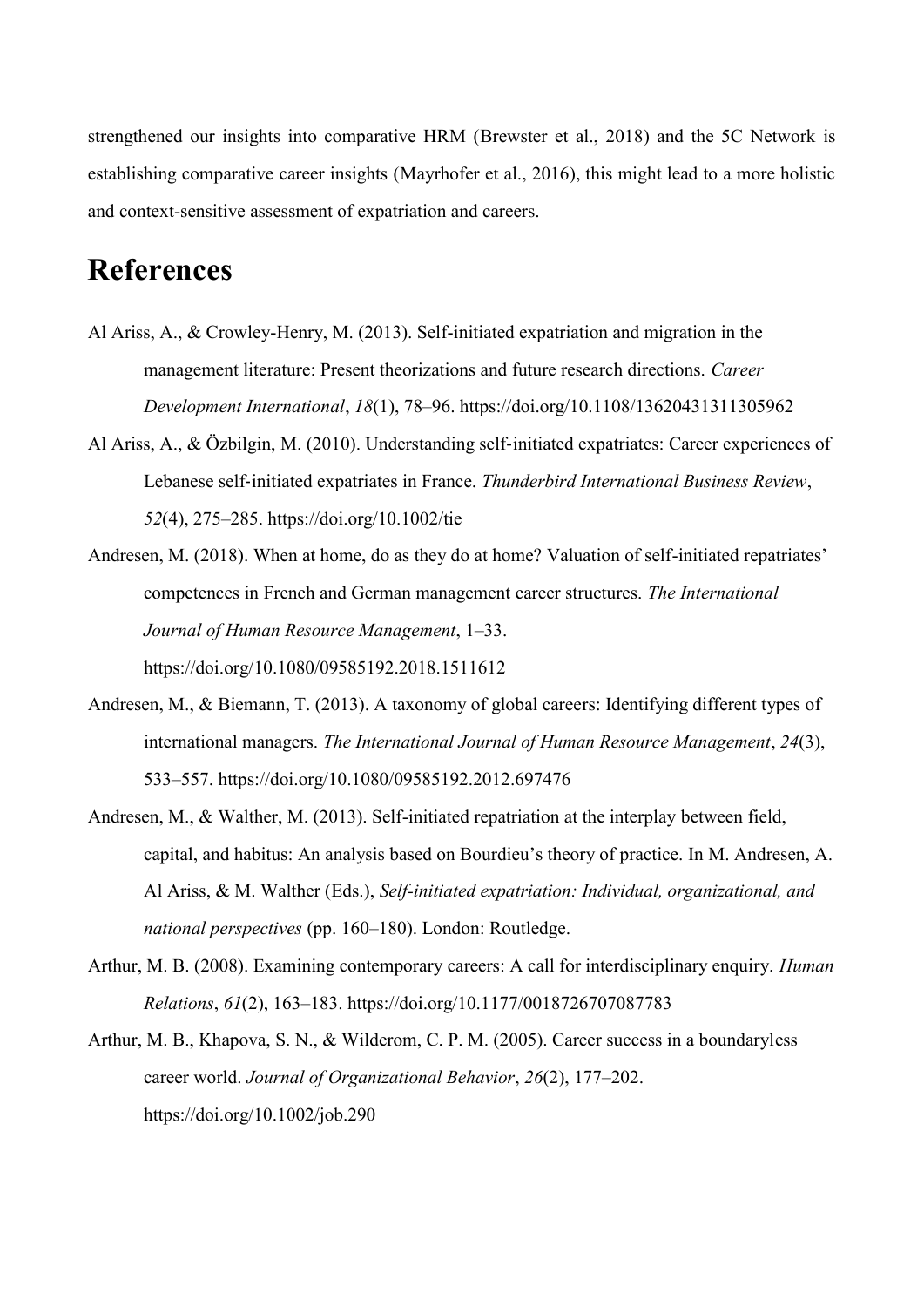- Arthur, M. B., & Rousseau, D. M. (1996). *The boundaryless career: A new employment principle for a new organisational era*. New York: Oxford University Press.
- Bader, A. K., Reade, C., & Froese, F. J. (2019). Terrorism and expatriate withdrawal cognitions: The differential role of perceived work and non-work constraints. *The International Journal of Human Resource Management*, *30*(11), 1769–1793. https://doi.org/10.1080/09585192.2016.1233448
- Bader, B., & Berg, N. (2013). An empirical investigation of terrorism-induced stress on expatriate attitudes and performance. *Journal of International Management*, *19*(2), 163–175. https://doi.org/10.1016/j.intman.2013.01.003
- Bartlett, C. A., & Ghoshal, S. (2002). *Managing across borders: The transnational solution*. Cambridge, MA: Harvard Business Press.
- Begley, A., Collings, D. G., & Scullion, H. (2008). The cross-cultural adjustment experiences of self-initiated repatriates to the Republic of Ireland labour market. *Employee Relations*, *30*(3), 264–282. https://doi.org/10.1108/01425450810866532
- Benson, G. S., & Pattie, M. (2008). Is expatriation good for my career? The impact of expatriate assignments on perceived and actual career outcomes. *The International Journal of Human Resource Management*, *19*(9), 1636–1653. https://doi.org/10.1080/09585190802295058
- Brewster, C., Mäkelä, L., & Suutari, V. (2018). Career of highly educated self-initiated expatriates: Observations from studies among Finnish business professionals. In D. Habti & M. Elo (Eds.), *Global mobility of highly skilled people—Multidisciplinary perspectives on selfinitiated expatriation* (pp 41–56). Cham: Springer. https://doi.org/10.1007/978-3-319- 95056-3\_2
- Brewster, C., Mayrhofer, W., & Farndale, E. (2018). *Handbook of research on comparative human resource management*. Chichester: Edward Elgar Publishing.
- Cerdin, J. L., & Selmer, J. (2014). Who is a self-initiated expatriate? Towards conceptual clarity of a common notion. *The International Journal of Human Resource Management*, *25*(9), 1281–1301. https://doi.org/10.1080/09585192.2013.863793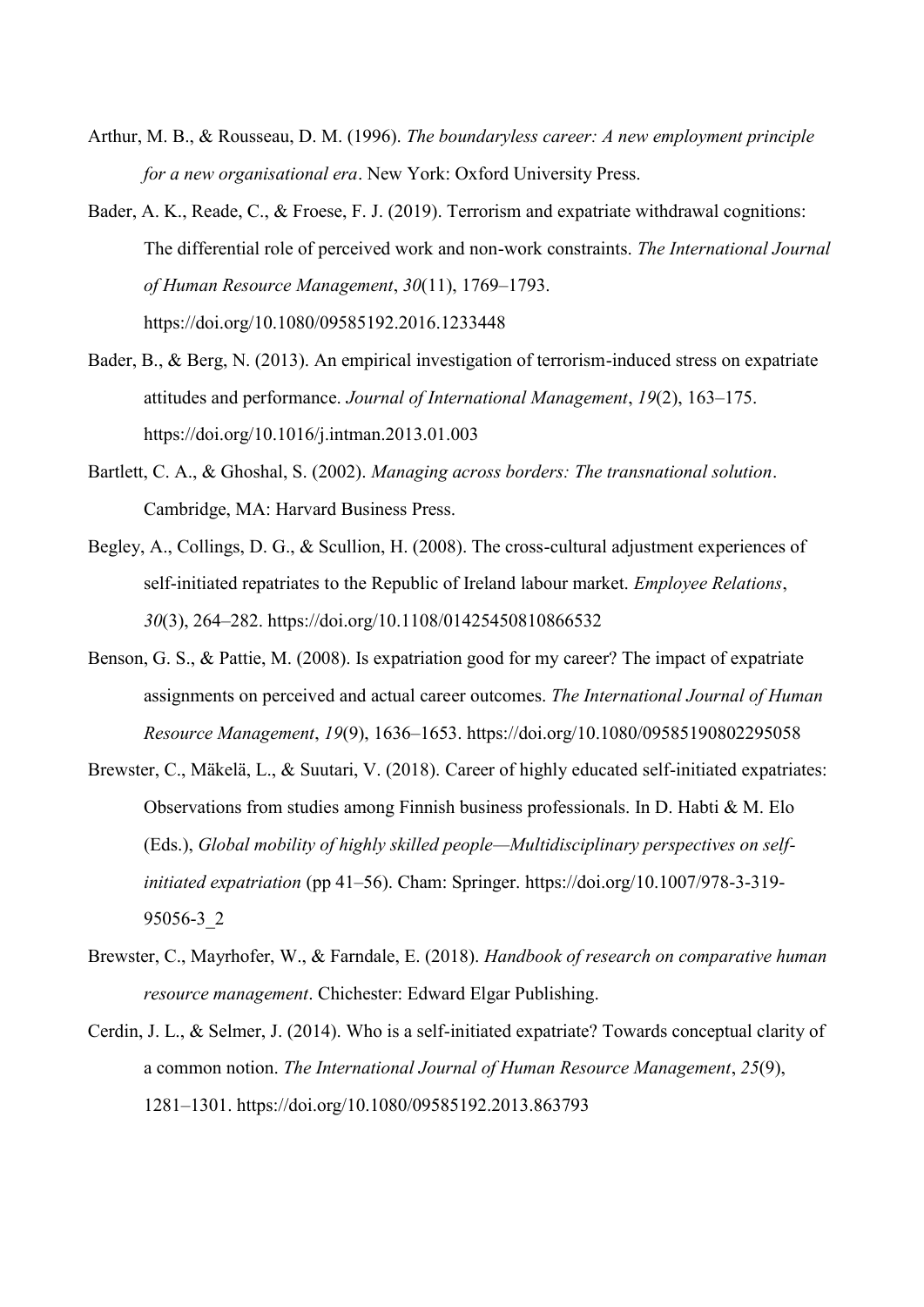- Chiang, F. F. T., van Esch, E., Birtch, T. A., & Shaffer, M. A. (2017). Repatriation: What do we know and where do we go from here? *The International Journal of Human Resource Management*, *29*(1), 188–216. https://doi.org/10.1080/09585192.2017.1380065
- Dickmann, M., & Mills, T. (2009). The importance of intelligent career and location considerations: Exploring the decision to go to London. *Personnel Review*, *39*(1), 116–134. https://doi.org/10.1108/00483481011007896
- Dickmann, M., Suutari, V., Brewster, C., Mäkelä, L., Tanskanen, J., & Tornikoski, C. (2018). The career competencies of self-initiated and assigned expatriates: Assessing the development of career capital over time. *The International Journal of Human Resource Management*, *29*(16), 2353–2371. https://doi.org/10.1080/09585192.2016.1172657
- Doherty, N., Dickmann, M., & Mills, T. (2011). Exploring the motives of company-backed and self-initiated expatriates. *The International Journal of Human Resource Management*, *22*(3), 595–611. https://doi.org/10.1080/09585192.2011.543637
- Dustmann, C., & Pereira, S. C. (2005). *Wage growth and job mobility in the U.K. and Germany* (IZA Discussion Paper No. 1586). Institute for the Study of Labor (IZA). Retrieved October 21, 2018 from http://ideas.repec.org/p/iza/izadps/dp1586.html
- Farh, C. I., Bartol, K., Shapiro, D. L., & Shin, J. (2010). Networking abroad: A process model of how expatriates form support ties to facilitate adjustment. *Academy of Management Review*, *35*(3), 434–454. https://doi.org/10.5465/amr.35.3.zok434
- Farndale, E., & Paauwe, J. (2007). Uncovering competitive and institutional drivers of HRM practices in multinational corporations. *Human Resource Management Journal*, *17*(4), 355– 375. https://doi.org/10.1111/j.1748-8583.2007.00050.x
- Feldman, D. C., & Ng, T. W. H. (2007). Careers: Mobility, embeddedness, and success. *Journal of Management*, *33*(3), 350–377. https://doi.org/10.1177/0149206307300815
- Fuller, S. (2008). Job mobility and wage trajectories for men and women in the United States. *American Sociological Review*, *73*(1), 158–183. https://doi.org/10.1177/000312240807300108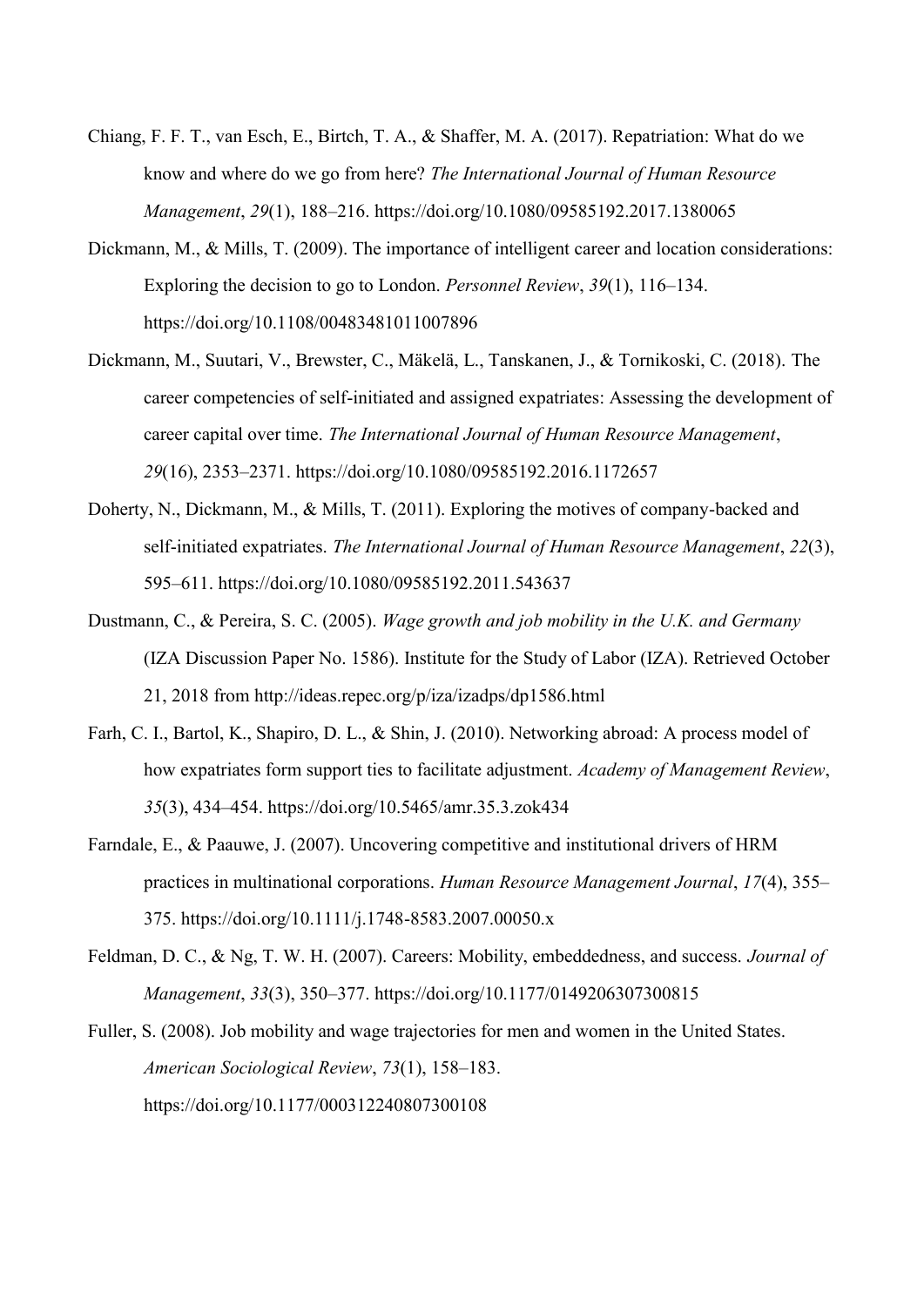- Gannon, J., & Paraskevas, A. (2017). In the line of fire: Managing expatriates in hostile environments. *The International Journal of Human Resource Management*, *30*(11), 1737– 1768. https://doi.org/10.1080/09585192.2017.1322122
- Greenhaus, J. H., Parasuraman, S., & Wormley, W. M. (1990). Effects of race on organisational experiences, job performance evaluations, and career outcomes. *Academy of Management Journal*, *33*(1), 64–86. https://doi.org/10.2307/256352
- Gunz, H. P., & Heslin, P. A. (2005). Reconceptualizing career success. *Journal of Organizational Behavior*, *26*(2), 105–111. https://doi.org/10.1002/job.300
- Gunz, H. P., & Peiperl, M. (2007). Introduction. In H. Gunz & M. Peiperl (Eds.), *Handbook of career studies* (pp. 1–10). Thousand Oaks, CA: Sage Publications.
- Guo, C., Porschitz, E. T., & Alves, J. (2013). Exploring career agency during self-initiated repatriation: A study of Chinese sea turtles. *Career Development International*, *18*(1), 34– 55. https://doi.org/10.1108/1362043131130
- Hall, D. T. (2002). *Protean careers in and out of organisations*. Thousand Oaks, CA: Sage. https://doi.org/10.4135/9781452231174.n2
- Hamori, M., & Koyuncu, B. (2011). Career advancement in large organisations in Europe and the United States: Do international assignments add value? *The International Journal of Human Resource Management*, *22*(4), 843–862. https://doi.org/10.1080/09585192.2011.555128
- Hantrais, L. (2018). How will Brexit affect the social security rights of EU migrants in the UK, and how the social protection of EU staff? *British Politics and Policy at LSE*. Retreived October 25, 2018 from https://blogs.lse.ac.uk/politicsandpolicy/how-will-brexit-affect-the-socialsecurity-rights-of-eu-migrants-and-how-the-social-protection-of-eu-staff/
- Harrison, D. A., Shaffer, M. A., & Bhaskar-Shrinivas, P. (2004). Going places: Roads more and less traveled in research on expatriate experiences. *Research in Personnel and Human Resources Management*, *23*(2), 199–247. https://doi.org/10.1016/S0742-7301(04)23005-5
- Hartmann, E., Feisel, E., & Schober, H. (2010). Talent management of Western MNCs in China: Balancing global integration and local responsiveness. *Journal of World Business*, *45*(2), 169–178. https://doi.org/10.1016/j.jwb.2009.09.013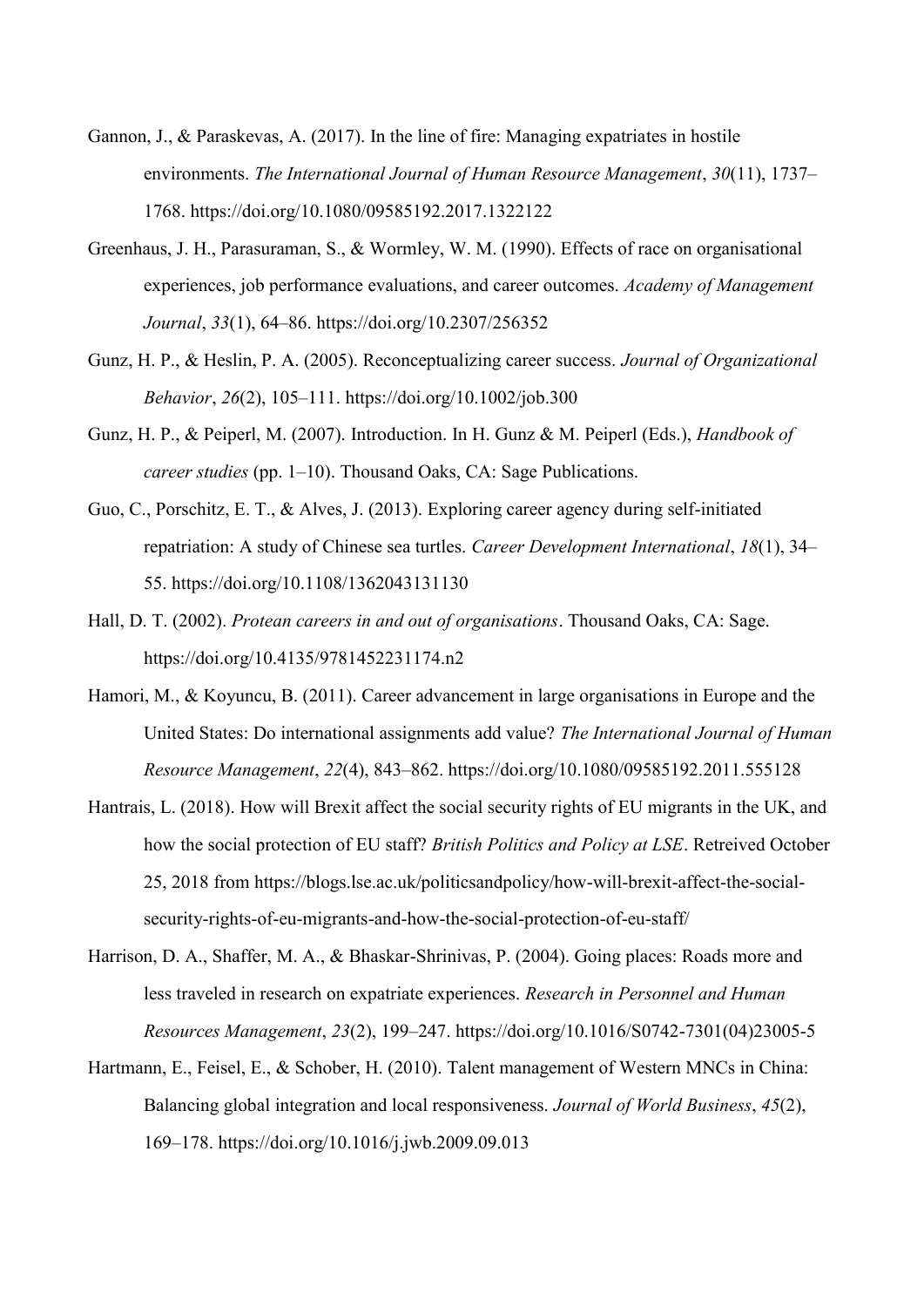- Harvey, M., Dabic, M., Kiessling, T., Maley, J., & Moeller, M. (2017). Engaging in duty of care: Towards a terrorism preparedness plan. *The International Journal of Human Resource Management*, *30*(11), 1683–1708. https://doi.org/10.1080/09585192.2017.1298651
- Haslberger, A., & Brewster, C. (2008). The expatriate family: An international perspective. *Journal of Managerial Psychology*, *23*(3), 324–346. https://doi.org/10.1108/02683940810861400
- Haslberger, A., Brewster, C., & Hippler, T. (2014). *Managing performance abroad: A new model for understanding expatriate adjustment*. London: Routledge.
- Heslin, P. A. (2003). Self- and other-referent criteria of success. *Journal of Career Assessment*, *11*(3), 262–286. https://doi.org/10.1177/1069072703254500
- Hippler, T. (2009). Why do they go? Empirical evidence of employees' motives for seeking or accepting relocation. *The International Journal of Human Resource Management*, *20*(6), 1381–1401. https://doi.org/10.1080/09585190902909889
- Hippler, T., Brewster, C., & Haslberger, A. (2015). The elephant in the room: The role of time in expatriate adjustment. *The International Journal of Human Resource Management*, *26*(15), 1920–1935. https://doi.org/10.1080/09585192.2015.1041762
- Holtbrügge, D., & Ambrosius, J. (2015). Mentoring, skill development, and career success of foreign expatriates. *Human Resource Development International*, *18*(3), 278–294. https://doi.org/10.1080/13678868.2015.1071989
- Inkson, K., & Arthur, M. B. (2001). How to be a successful career capitalist. *Organisational Dynamics*, *30*(1), 48–61. https://doi.org/10.12691/jbms-1-4-4
- Jokinen, T., Brewster, C., & Suutari, V. (2008). Career capital during international work experiences: Contrasting self-initiated expatriates experiences and assigned expatriation. *The International Journal of Human Resources Management*, *19*(6), 979–998. https://doi.org/10.1080/09585190802051279
- Kovalenko, M., & Mortelmans, D. (2014). Does career type matter? Outcomes in traditional and transitional career patterns. *Journal of Vocational Behavior*, *85*(2), 238–249. doi:
- Kraimer, M. L., Shaffer, M. A., & Bolino, M. C. (2009). The influence of expatriate and repatriate experiences on career advancement and repatriate retention. *Human Resource Management*, *48*(1), 27–47. https://doi.org/10.1002/hrm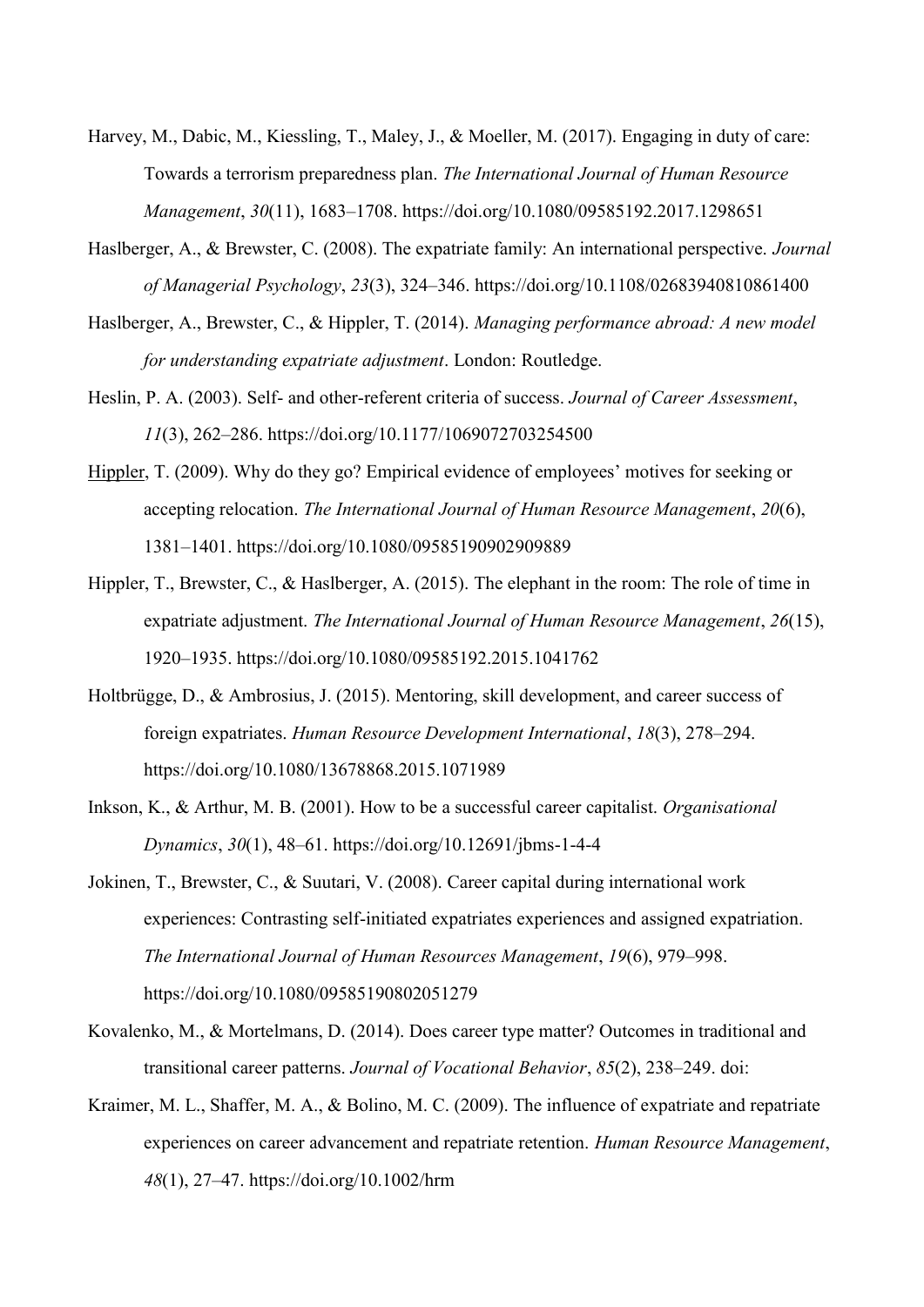- Lam, S. S. K., Ng, T. W. H., & Feldman, D. C. (2012). The relationship between external job mobility and salary attainment across career stages. *Journal of Vocational Behavior*, *80*(1), 129–136. https://doi.org/10.1016/j.jvb.2011.05.002
- Layard, R., Nickell, S., & Jackman, R. (1991). *Unemployment: Macroeconomic performance and the labour market*. Oxford: Oxford University Press.
- Lazarova, M. B., & Caligiuri, P. (2002). Retaining repatriates: The role of organisational support practices. *Journal of World Business*, *36*(4), 389–401. https://doi.org/10.1016/S1090- 9516(01)00063-3
- Lazarova, M. B., & Cerdin, J. L. (2007). Revisiting repatriation concerns: Organisational support versus career and contextual influences. *Journal of International Business Studies*, *38*(3), 404–429. https://doi.org/10.1057/palgrave.jibs.8400273
- Mäkelä, L., & Suutari, V. (2013). Work-life interface of self-initiated expatriates: Conflicts and enrichment. In V. Vaiman & A. Haslberger (Eds.), *Managing talent of self-initiated expatriates: A neglected source of the global talent flow*. London: Palgrave Macmillan.
- Mäkelä, L., & Suutari, V. (2015). The work and personal life interface in the international career context: An introduction. In L. Mäkelä & V. Suutari (Eds.), *Work and family interface in international career context* (pp. 1–10). Cham: Springer.
- Mäkelä, L., Suutari, V., Brewster, C., Dickmann, M., & Tornikoski, C. (2016). The impact of career capital on expatriates' marketability. *Thunderbird International Business Review*, *58*(1), 29– 40. https://doi.org/10.1002/tie.21742
- Makkonen, P. (2015). Perceived employability development of Western self-initiated expatriates in local organisations in China. *Journal of Global Mobility*, *3*(4), 350–377. https://doi.org/10.1108/JGM-05-2015-0015
- Makkonen, P. (2016). Career self-management behaviour of Western self-initiated expatriates in local organisations in China. *The International Journal of Human Resource Management*, *27*(11), 1135–1157. https://doi.org/10.1080/09585192.2015.1061580
- Mayrhofer, W., Briscoe, J. P., Hall, D. T. T., Dickmann, M., Dries, N., Dysvik, A., & Unite, J. (2016). Career success across the globe. *Organisational Dynamics*, *45*(3), 197–205. https://doi.org/10.1016/j.orgdyn.2016.07.005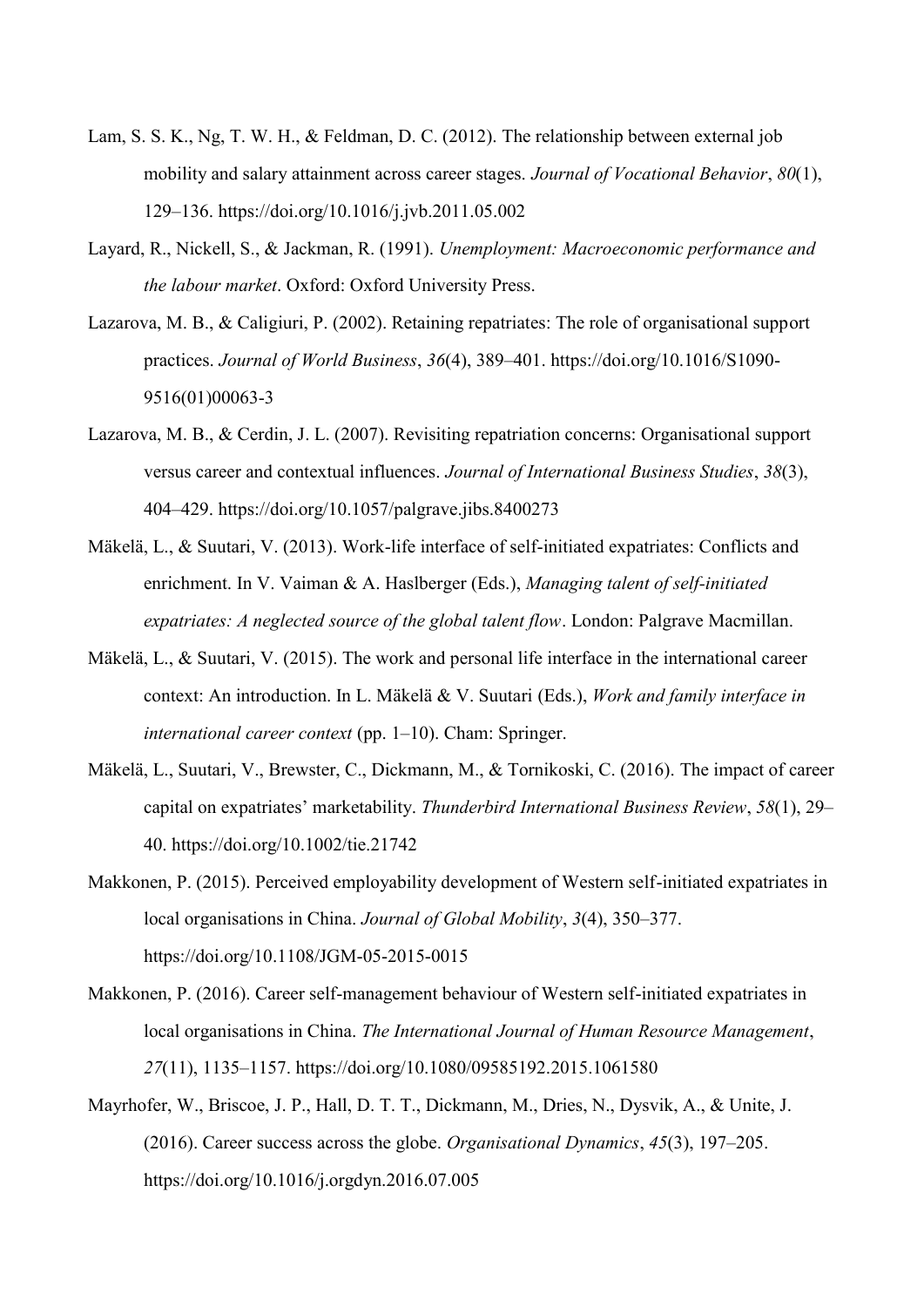- Mayrhofer, W., Meyer, M., & Steyrer, J. (2007). Contextual issues in the study of careers. In H. P. Gunz & M. Peiperl (Eds.), *Handbook of career studies* (pp. 215–240). London: Sage.
- McDonnell, A., & Scullion, H. (2013). Self-initiated expatriate's adjustment: A neglected terrain. In V. Vaiman & A. Haslberger (Eds.), *Talent management of self-initiated expatriates* (pp. 136–155). London: Palgrave Macmillan.
- McNulty, Y., & Brewster, C. (2019). *Working internationally: Expatriation, migration and other global work*. Cheltenham: Edward Elgar.
- Montesi, C., Pagliacci, M. G., Slupinska, M., Boldureanu, G., & Boldureanu, D. (2018). In and out European Union. Widening, immigration, Brexit in the opinion of students. *European Journal of Sustainable Development*, *7*(2), 141–164. https://doi.org/10.14207/ejsd.2018.v7n2p141.
- Myers, B., & Pringle, J. K. (2005). Self-initiated foreign experience as accelerated development: Influences of gender. *Journal of World Business*, *40*(4), 421–431. https://doi.org/1010.1016/j.jwb.2005.08.009
- Nagy, N., Froidevaux, A., & Hirschi, A. (2019). Lifespan perspectives on careers and career development. In B. B. Baltes, C. W. Rudolph, & H. Zacher (Eds.), *Work across the lifespan* (pp. 155–174). London: Elsevier.
- Ng, T. W. H., Eby, L. T., Sorensen, K. L., & Feldman, D. C. (2005). Predictors of objective and subjective career success: A meta-analysis. *Personnel Psychology*, *58*(2), 367–408. https://doi.org/10.1111/j.1744-6570.2005.00515.x
- O'Connor, E. (2018). *Skilled migrants and international careers: A qualitative study and interpretation of the careers and perceived success of skilled migrant workers in Ireland* (Doctoral Thesis). Maynooth University, Ireland.
- OECD. (2019). *Excellence and equity in education: The organisation for economic cooperation and development*. Retrieved October 28, 2019 from www.oecd.org/publications/pisa-2015 results-volume-i-9789264266490-en.htm
- Peltokorpi, V. (2008). Cross-cultural adjustment of expatriates in Japan. *The International Journal of Human Resource Management*, *19*(9), 1588–1606. https://doi.org/10.1080/09585190802294903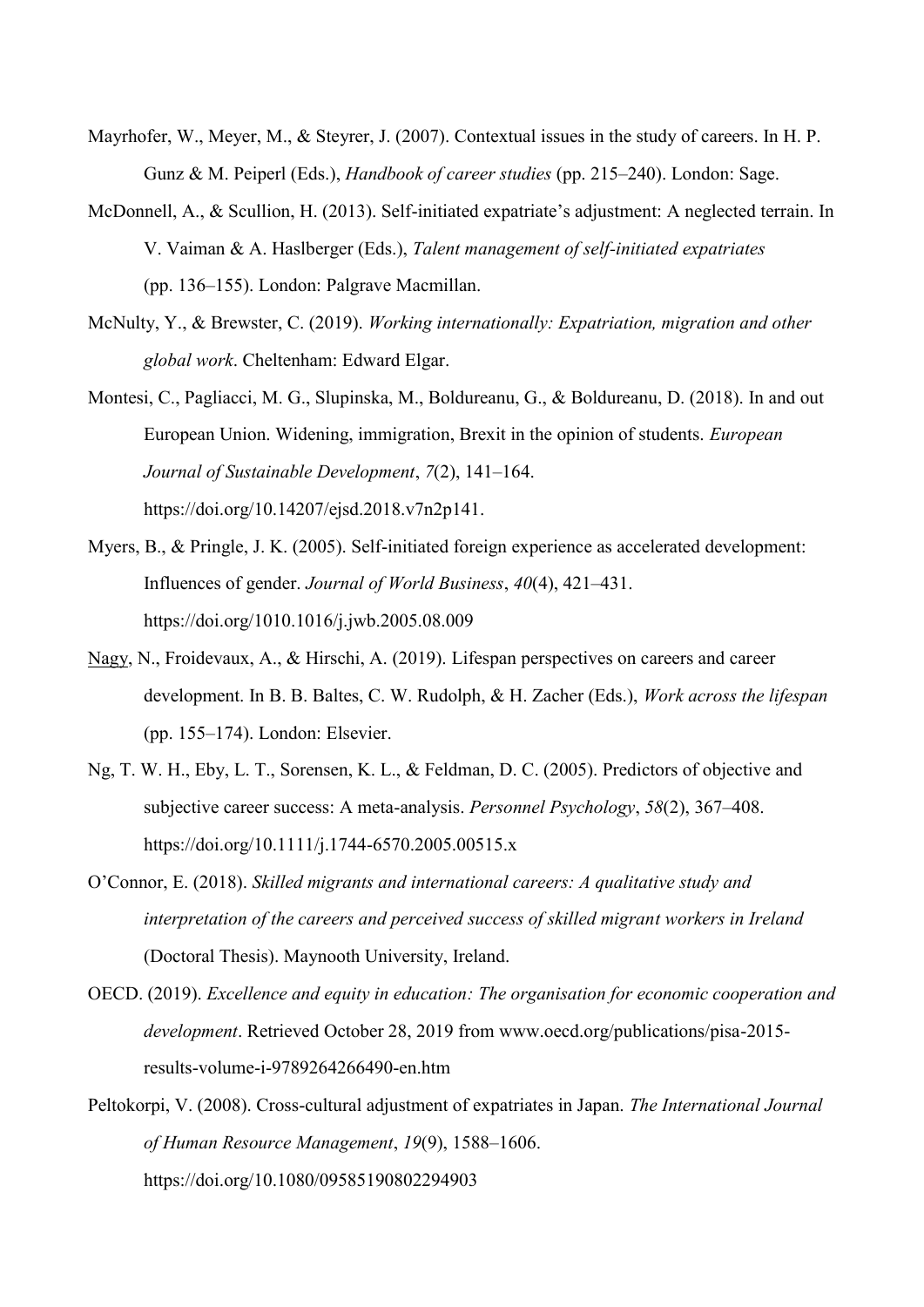- Richardson, J. (2006). Self-directed expatriation: Family matters. *Personnel Review*, *35*(4), 469– 486. https://doi.org/10.1108/00483480610670616
- Schmid, S., & Wurster, D. J. (2017). International work experience: Is it really accelerating the way to the management board of MNCs? *International Business Review*, *26*(5), 991–1008. https://doi.org/10.1016/j.ibusrev.2017.03.006
- Scullion, H., & Collings, D. (2011). *Global talent management*. London: Routledge.
- Seibert, S. E. (2006). Career success. In J. H. Greenhaus & G. A. Callanan (Eds.), *Encyclopedia of career development* (pp. 148–154). London: Sage.
- Seibert, S. E., Kraimer, M. L., Holtom, B. C., & Pierotti, A. J. (2013). Even the best laid plans sometimes go askew: Career self-management processes, career shocks, and the decision to pursue graduate education. *Journal of Applied Psychology*, *98*(1), 169–182. https://doi.org/10.1037/a0030882
- Shaffer, M. A., Kraimer, M. L., Chen, Y. P., & Bolino, M. C. (2012). Choices, challenges, and career consequences of global work experiences: A review and future agenda. *Journal of Management*, *38*(4), 1282–1327. https://doi.org/10.1177/0149206312441834
- Shockley, K. M., Ureksoy, H., Rodopman, O. B., Poteat, L. F., & Dullaghan, T. R. (2016). Development of a new scale to measure subjective career success: A mixed-methods study. *Journal of Organisational Behavior*, *37*(1), 128–153. https://doi.org/10.1002/job.2046
- Stahl, G., & Cerdin, J.-L. (2004). Global careers in French and German multinational corporations. *Journal of Management Development*, *23*(9), 885–902. https://doi.org/10.1108/02621710410558486
- Suutari, V., & Brewster, C. (2000). Making their own way: International experience through selfinitiated foreign assignments. *Journal of World Business*, *35*(4), 417–436. https://doi.org/10.1016/S1090-9516(00)00046-8
- Suutari, V., & Brewster, C. (2003). Repatriation: Empirical evidence from a longitudinal study of careers and expectations among Finnish expatriates. *The International Journal of Human Resource Management*, *14*(7), 1132–1151. https://doi.org/10.1080/0958519032000114200
- Suutari, V., Brewster, C., Dickmann, M., Mäkelä, L., Tanskenan, J., & Tornikoski, C. (2018). The effect of international work experience on the career success of expatriates: A comparison of